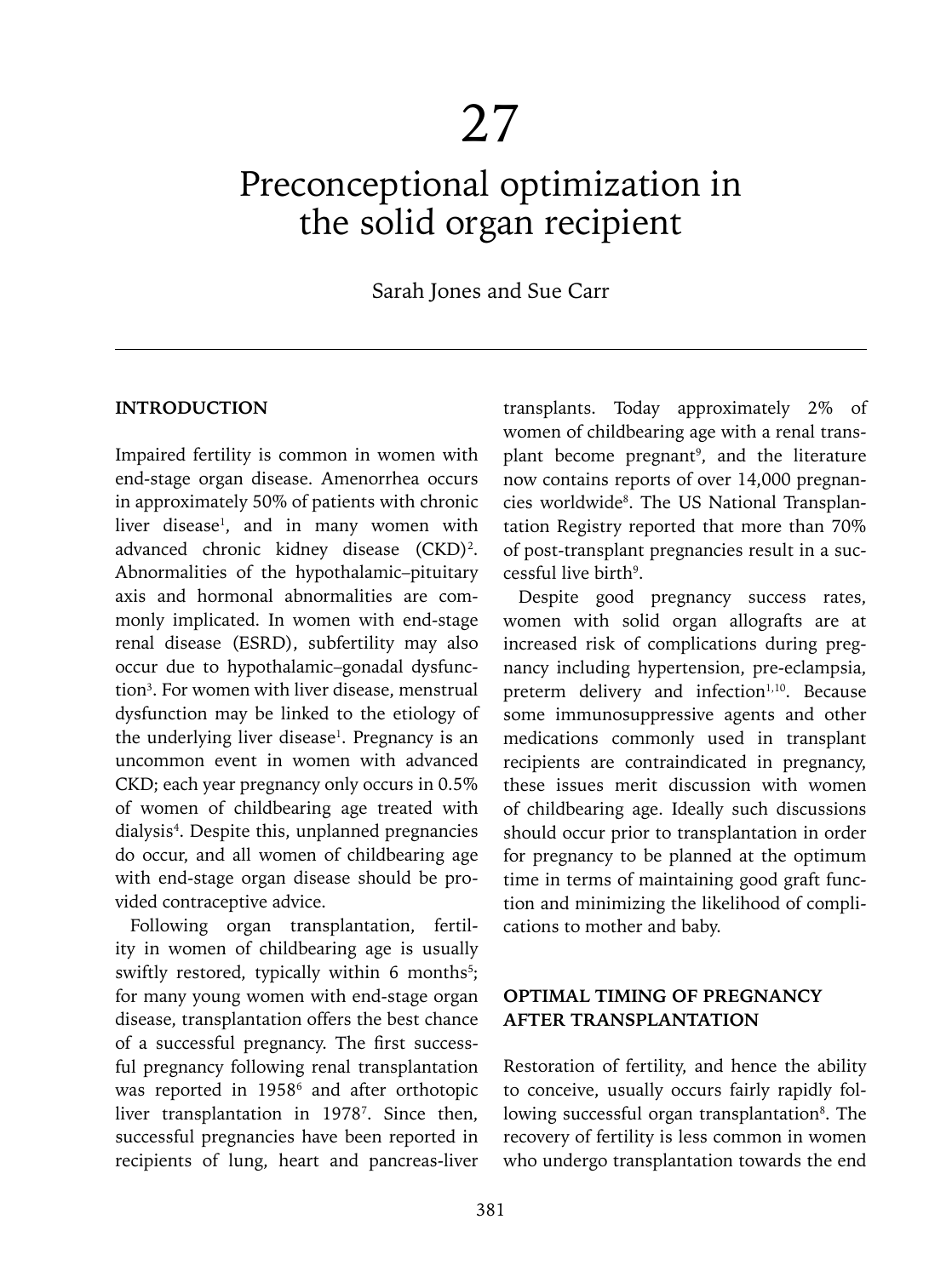of their childbearing years<sup>11</sup>, and irregular menstrual bleeding remains a major concern of women with a renal transplant. In one study of 114 patients, although 49% had normal menstruation, another 31.2% had oligomenorrhea, hypomenorrhea or amenorrhea<sup>12</sup>. In the early post-transplant period, pregnancy is less likely to be successful when the degree of immunosuppression and the risk of acute rejection and infection all are generally highest. It is therefore important that appropriate contraceptive advice be given to women prior to organ transplantation. Although the choice of contraceptive method is essentially arbitrary, many physicians prefer long-acting forms of contraception to ensure adequate protection<sup>8</sup>. Intrauterine devices are less likely to be effective in patients taking immunosuppressive agents because their efficacy depends on intact immunologic function<sup>13</sup>. They may also increase the risk of intrauterine infections<sup>10</sup>.

Historically, most transplant centers have advised that pregnancy is safe after the second post-transplant year, providing that the graft is functioning well. For renal transplant recipients, this typically means a serum creatinine of less than  $133 \mu$ mol/l (<1.5mg/dl) and urine protein excretion of less than 500 mg/day<sup>14</sup>. In 2003, a consensus conference held by the Women's Health Committee of the American Society of Transplantation (AST) concluded that pregnancy is probably safe after the first transplantation year, providing that allograft function is stable and no episodes of rejection have occurred in the year preceding conception<sup>15</sup>. At this point the patient is usually stable, the risk of an acute rejection episode is generally low, immunosuppressive medication will have been reduced, and viral prophylaxis will have been completed<sup>8</sup>.

Specific guidelines for recipients of other solid organ transplants regarding allograft function prior to conception are lacking<sup>9</sup>. Cardiac transplant recipients are advised to avoid pregnancy for at least 1 year post-transplantation and preferably 2 years $16$ . For recipients of lung transplants, most expert opinion in published series recommends waiting at least 2 years before conception<sup>17</sup>. Acute rejection is common in the first year, with over 50% of patients requiring treatment. Two years after lung transplantation, however, the risk of acute rejection is reduced, and as with other solid organ transplants recipients, patients will be maintained on lower doses of immunosuppression<sup>18</sup>.

The optimal timing for a pregnancy for a woman with a solid organ transplant is probably somewhere between 12 months and 5 years post-transplant<sup>19</sup>. In addition to stable graft function and absence of recent rejection episodes, immunosuppression should be at stable dosing, and acute infections which might affect the fetus should not be present (see Figure 1). A number of special circumstances can affect adherence to the published recommendations<sup>15</sup>, including maternal age, medical noncompliance and additional comorbidity factors that may impact on graft function and pregnancy. On the occasions when women who do not fulfil the recommended criteria regarding timing of pregnancy choose to become pregnant or accidentally conceive, such cases must be assessed on an individual basis.

Any pregnancy in a solid organ transplant recipient should be considered high risk. The expectant mother should be managed by a multidisciplinary team including her transplant physician and an obstetric specialist with expertise in this field, and should be monitored on a frequent basis<sup>20</sup>. Particularly close surveillance is recommended for diabetic women with renal allografts, because complications are more frequent in this group<sup>10</sup>. Following a successful pregnancy, both allograft function and levels of immunosuppressive drugs require close monitoring; regular postpartum follow-up should be ensured.

Some transplant recipients desire more than one pregnancy. In this eventuality, it is important that the entire clinical picture be reassessed prior to each pregnancy, i.e. graft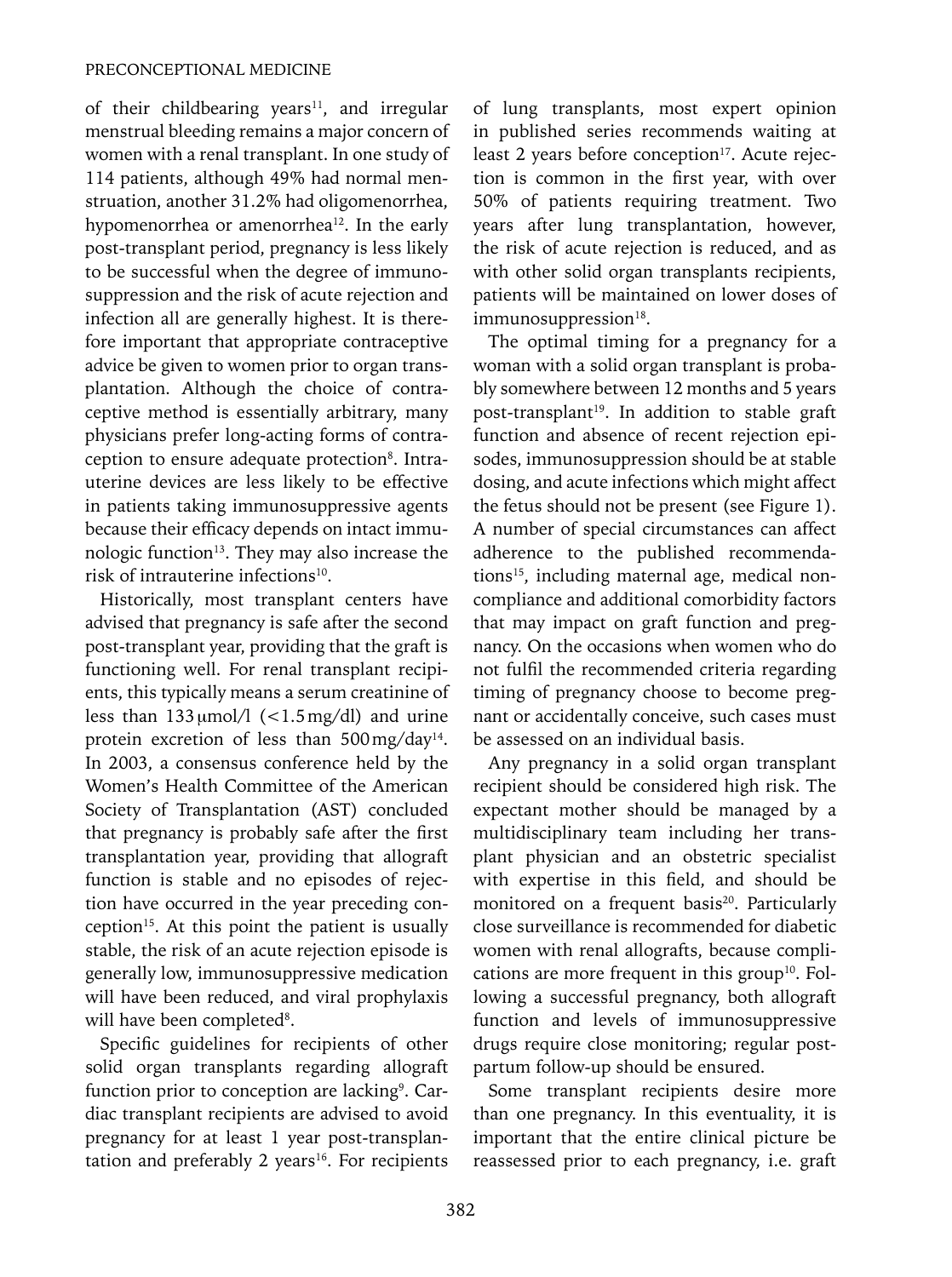

**Figure 1** Criteria for considering pregnancy in solid organ transplant recipients. MMF, mycophenolate mofetil; PCR, protein to creatine ratio; ECG, electrocardiogram

function, hypertension, renal dysfunction and proteinuria, and that the risks posed by any new medical problems be assessed. Evidence from the European Dialysis and Transplant Association (EDTA) registry shows that further pregnancies do not adversely affect graft function provided that graft function is good at the onset of each pregnancy<sup>21</sup>.

#### **PRECONCEPTION COUNSELING**

Preconception counseling, preferably offered by a multidisciplinary team including obstetricians, transplant physicians, midwives, pharmacists and other health professionals, should be offered to the solid organ transplant recipient and her partner, ideally prior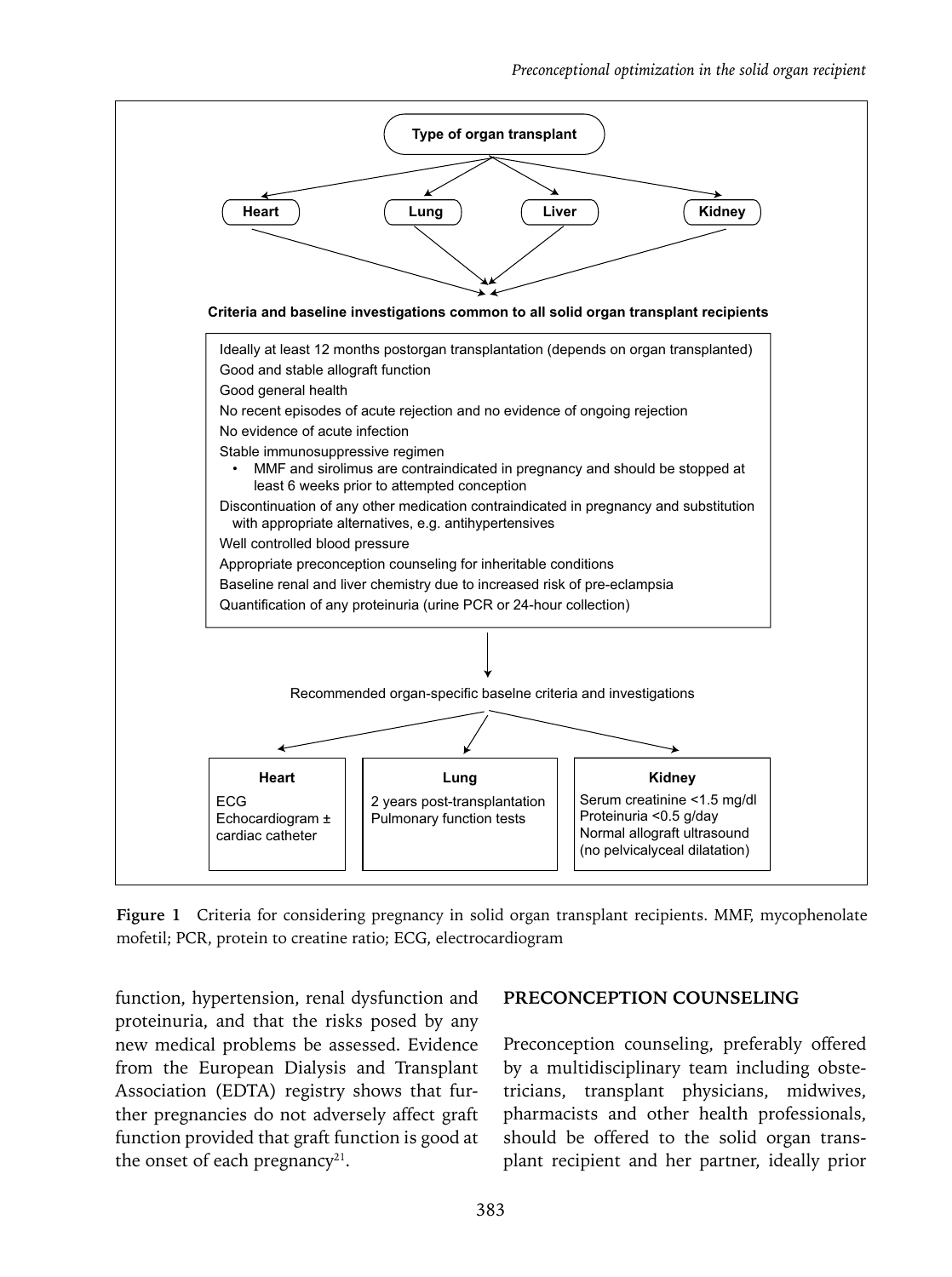to transplantation<sup>1,10,17</sup>. All patients should be offered contraceptive advice. Any patients hoping for a future pregnancy should be counseled about the potential risks of pregnancy to the mother and child, timing of pregnancy and, if appropriate, alternative options.

Solid organ transplant recipients who have difficulty conceiving naturally are likely to seek access to assisted reproductive techniques such as ovulation induction, *in vitro* fertilization and embryo transfer<sup>19</sup>. In one study of 126 Iranian renal transplant recipients, the rate of infertility (10.4%) was similar to that of the general population<sup>22</sup>. There are case reports of successful *in vitro* fertilization in female renal transplant recipients<sup>23,24</sup> and also of intracytoplasmic sperm injection for male renal transplant recipients with infertility25.

# **BASELINE PRECONCEPTION ASSESSMENT IN THE ORGAN TRANSPLANT RECIPIENT**

For recipients of cardiac transplants, a number of baseline tests are required to assess cardiac status prior to pregnancy. All patients should have an electrocardiogram and an echocardiogram<sup>17</sup>. Some experts advocate coronary angiography (to exclude allograft coronary artery disease), right heart catheterization and cardiac biopsies, but these tests may not be required if the patient is stable from a cardiovascular point of view. Likewise, pulmonary function should be assessed with appropriate tests in the lung transplant recipient, and most experts recommend that spirometry should be performed regularly during the pregnancy<sup>26,27</sup>. Patients with a renal transplant should have an ultrasound of the allograft to ensure there is no pelvicalyceal dilatation $14$ .

It is not uncommon for recipients of both lung and heart transplants to have a degree of renal dysfunction which requires assessment prior to conception. Renal chemistry should be checked, and proteinuria quantified by either a urine protein to creatinine ratio (PCR), or a 24 hour urine collection<sup>17</sup>. Given the increased risk of pre-eclampsia in this group of patients, baseline liver chemistry should also be checked so comparison can be made to assist with diagnosis if pre-eclampsia is suspected<sup>17</sup>. Figure 1 summarizes the baseline and organ-specific investigations which should be undertaken when pregnancy in solid organ transplant recipient is being considered.

#### **SPECIAL CIRCUMSTANCES**

The underlying reason for organ transplantation may have implications for the pregnancy and well-being of the fetus<sup>17</sup>. A number of renal diseases have a hereditary component, and women need to be informed on how their kidney disease may affect their child. Vesicoureteric reflux (VUR) is one such condition and, in many cases, is probably inherited in an autosomal dominant manner*.* It is commonly diagnosed in pregnancy when often previously asymptomatic women develop recurrent urinary tract infections, hypertension and proteinuria28. Women with VUR must be advised that their child may inherit the same condition. If the maternal diagnosis is known during the pregnancy, antenatal ultrasound may be used to look for the typical changes of reflux nephropathy in the fetus<sup>29</sup>. Patients with adult polycystic kidney disease (APKD) or a family history of Alport's syndrome can be referred for genetic counseling<sup>28</sup>.

For women whose underlying liver disease was caused by a genetic disorder such as alpha-1 antitrypsin deficiency and hemochromatosis, or even rarer conditions such as Alagille syndrome and Caroli syndrome, genetic counseling should be offered. Prenatal testing may be available for certain conditions<sup>1</sup>.

Lung transplant recipients who had cystic fibrosis (CF) prior to transplantation should be offered genetic counseling as recommended by the American College of Obstetricians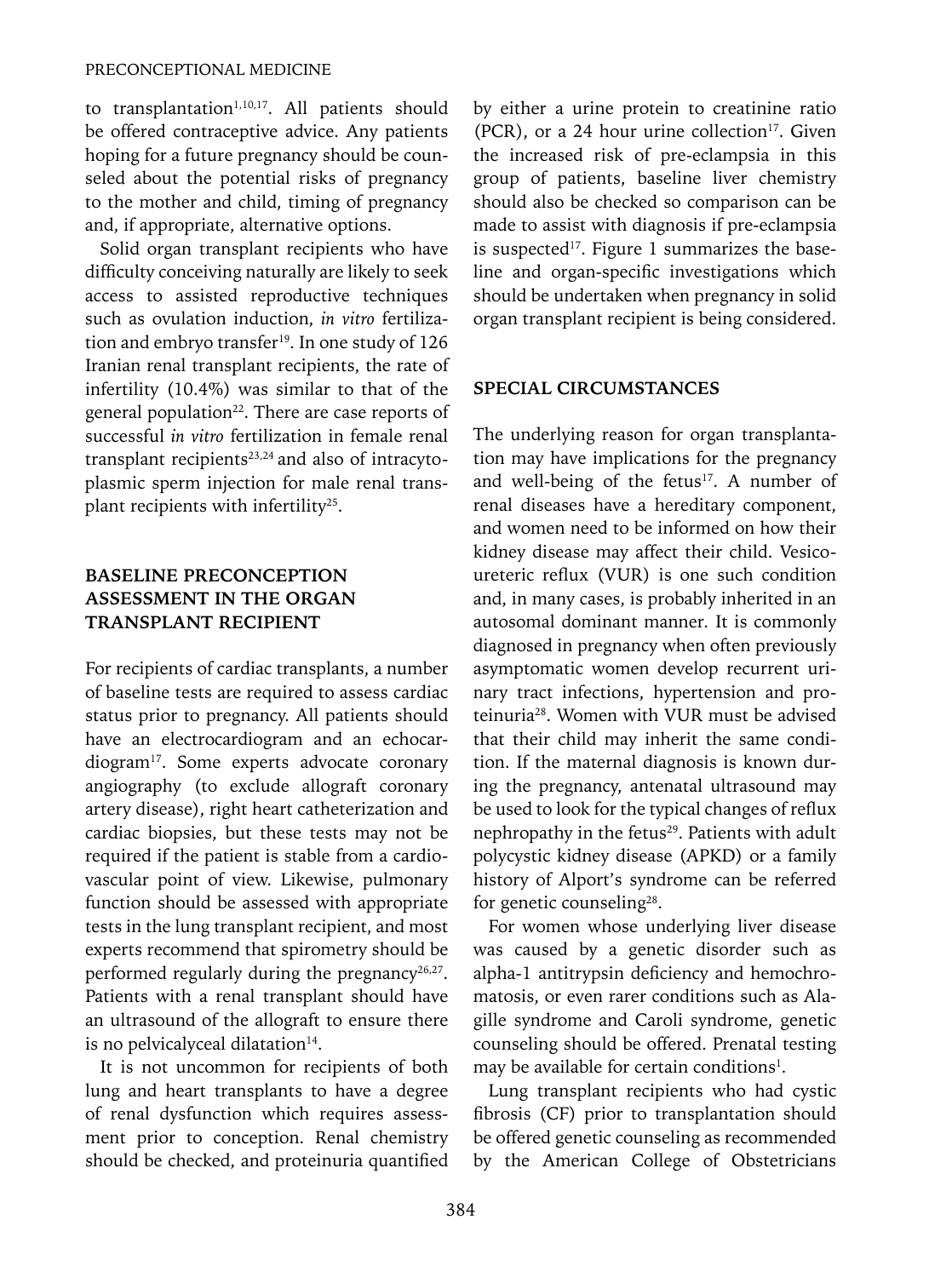and Gynecologists (ACOG)<sup>30</sup>. Their partners should be offered carrier testing to determine the risk of CF in any future offspring.

For patients who underwent cardiac transplantation due to peripartum cardiomyopathy (PPCM), there is a theoretical risk of recurrent PPCM. Some published case reports have not demonstrated any evidence of disease recurrence; however, the number of cases reported is currently too small to draw any conclusions<sup>17</sup>.

For women with congenital heart disease the risk of recurrence in the offspring is up to 8%, depending on the nature of the maternal lesion<sup>31</sup>. Cardiac transplantation in patients with mitochondrial myopathies has been reported32. There is a risk that these and other conditions can be transmitted to offspring, and for this reason appropriate preconception genetic counseling should be offered to any woman who is at risk.

## **VACCINATION**

Most patients should be offered appropriate vaccination as part of routine pretransplant medical care. If not already immunized, prior to conception the patient should be vaccinated against influenza, pneumococcus, hepatitis B and tetanus<sup>17</sup>. Women who are not rubella immune should receive the rubella vaccine before being transplanted, because live virus vaccines are contraindicated post-transplantation<sup>11</sup>.

# **OPTIMIZATION OF IMMUNOSUPPRESSION**

Immunosuppressive agents must be continued during the pregnancy to avoid graft rejection, but the benefits to the mother should be balanced with potential detrimental effects to the fetus. All medications used to prevent rejection of transplanted organs cross the maternal-placental-fetal interface<sup>8</sup>, but fortunately the location of the fetal liver facilitates filtration of all pharmacological agents that cross the placenta.

To date the immunosuppressive regimens in most of the successful pregnancies in allograft recipients have consisted of a combination of prednisonlone, azathioprine and a calcineurin inhibitor (CNI) – either cyclosporine or tacrolimus5 . Prednisolone should ideally be at a dose of less than 15mg/day, and azathioprine less than 2mg/day<sup>14</sup>. CNI dose adjustments are often required during pregnancy. Whilst the consensus from the literature is that acute rejection rates during pregnancy are low and are indeed no higher than in nonpregnant patients, CNI levels can fluctuate during pregnancy, a factor which can increase the likelihood of an acute rejection episode. Cyclosporine levels can fall during pregnancy, thus necessitating a 33% increase in dose after 20 weeks<sup>33</sup>. However, the authors of this same report found that postpartum drug levels can rise sharply, and further dose adjustments were necessary to avoid toxicity. It is mandatory that CNI levels are monitored closely both during pregnancy and in the immediate postpartum period. Although neither cyclosporine nor tacrolimus has been reported to be teratogenic or mutagenic, both have been associated with low birth weight, intrauterine growth retardation and small size for gestational age infants<sup>5</sup>. In this regard, patients with hyperemesis gravidarum may have inadequate immunosuppression levels due to reduced absorption.

Data regarding the safety of newer agents such as mycophenolate mofetil (MMF) (Cellcept) and sirolimus are more limited but progressively increasing. MMF, a prodrug of mycophenolic acid, is now used worldwide as an immunosuppressive agent following solid organ transplantation<sup>34</sup>. In combination with prednisolone and often tacrolimus it is typically used as first-line immunosuppression in the USA and mainland Europe following renal transplantation<sup>35</sup>. Systemic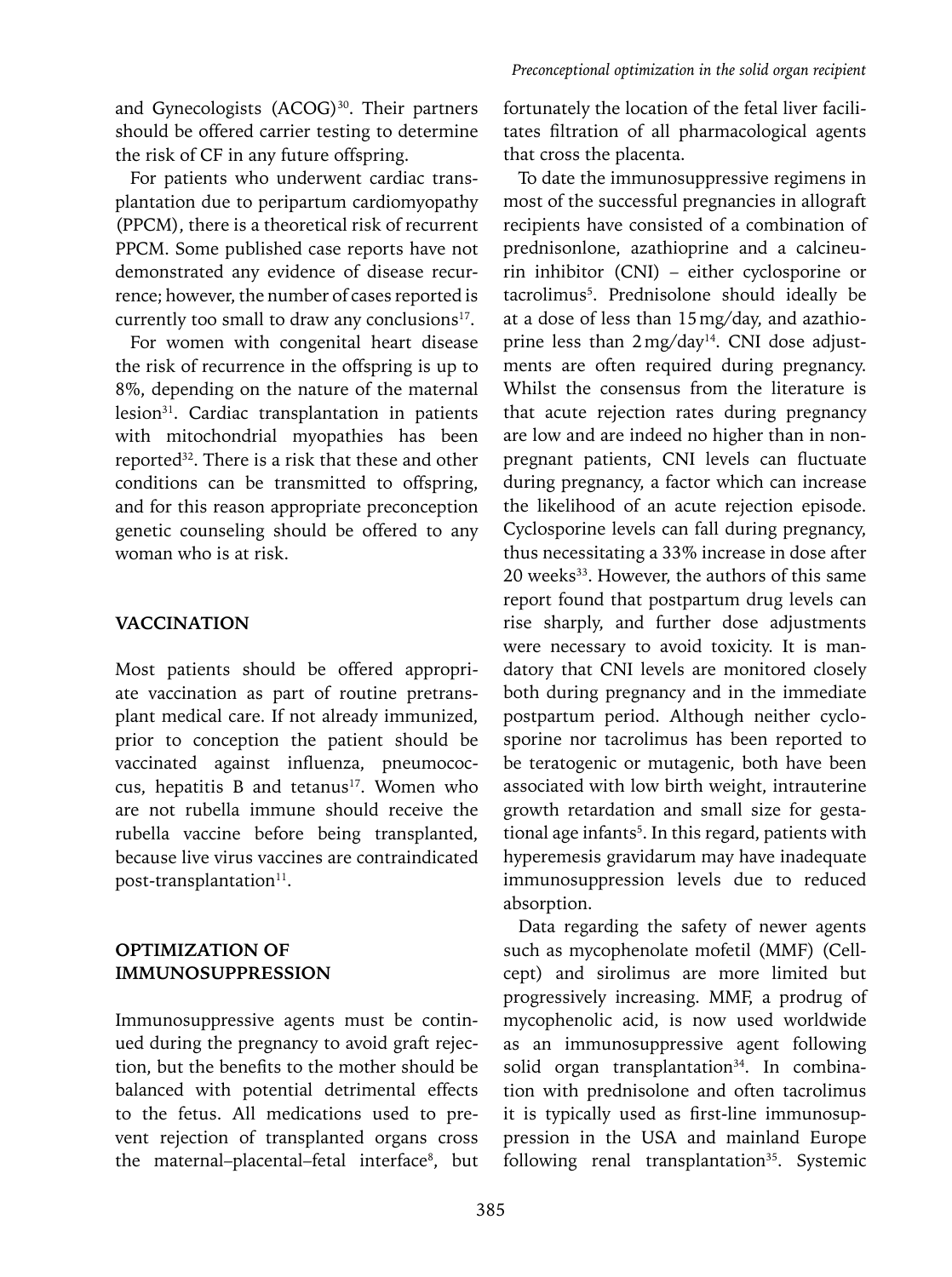lupus erythematosus (SLE) which commonly affects young women of childbearing age can be treated with MMF, particularly if there is severe renal involvement<sup>36</sup>. According to the annual report of the Organ Procurement and Transplantation Network in the United States, MMF use for immunosuppression after renal transplantation increased from 11.9% in 1995 to  $79.6\%$  in  $2000^{37}$ . This agent is known to have teratogenic properties in animals, with offspring of treated rats and rabbits showing increased frequencies of anophalmia, agnathia, hydrocephaly, cardiovascular and renal abnormalities, as well as umbilical and diaphragmatic hernias<sup>38,39</sup>.

A number of case reports presently describe congenital abnormalities following human maternal mycophenolate use. In one report of a pregnancy terminated at 22 weeks during which the mother was treated with MMF at the time of conception and during organogenesis, the fetus exhibited multiple malformations<sup>40</sup> including cleft lip and palate, micrognathia, ocular hypertelorism, microtia and external auditory duct atresia and a left pelvic ectopic kidney. In addition, complete agenesis of the corpus callosum was present. In 2007, Perez-Aytes *et al*.<sup>34</sup> reported a newborn with a number of congenital abnormalities including cleft lip and palate, bilateral microtia, hypertelorism and micrognathia whose mother, a renal transplant recipient, had become pregnant whilst taking MMF. At that time an extensive literature review identified six other cases with similar malformations after *in utero* exposure to MMF.

The MMF manufacturer's Summary of Product Characteristics states that its use is not recommended during pregnancy and should be discontinued at least 6 weeks before conception is attempted, during which time effective contraception should be used. Therapy with MMF should not be initiated until a negative pregnancy test has been obtained. Female patients should be informed that congenital malformations, notably involving development of the ears, have been reported in children of patients exposed to MMF in combination with their other immunosuppressants during pregnancy. The manufacturers also advise that MMF is contraindicated in nursing mothers.

Sirolimus (rapamycin) is a potent macrolide immunosuppressive agent used frequently following organ transplantation. Currently data are limited on the impact of sirolimus on pregnancy outcomes. Studies in pregnant rats have shown that whilst sirolimus is not teratogenic, it caused reduced fetal weight and delays in ossification (Summary of Product Characteristics). A case was described wherein a 30-yearold renal transplant recipient delivered a healthy normal baby at term having taken sirolimus throughout the pregnancy $41$ . However, based on the current available information, the most recent European Best Practice Guidelines recommend that sirolimus, like MMF, be discontinued 6 weeks before conception is attempted and avoided in breastfeeding mothers<sup>14</sup>.

#### **IMMUNOSUPPRESSION AND MALE FERTILITY**

Fertility in male patients with end-stage organ disease is reduced for a number of reasons, including low testosterone levels, and high follicle stimulating hormone (FSH), luteinizing hormone (LH) and prolactin levels which result in abnormalities in spermatogenesis and impotence $42,43$ . As is the case in female patients, fertility improves following transplantation due to restoration of hypothalamic– pituitary function resulting in improved sperm motility, although sperm count and morphology are not completely restored to normal<sup>44</sup>. The true incidence and prevalence of male infertility is difficult to determine<sup>43</sup>.

The effects of the different immunosuppressive agents on fertility in male transplant organ recipients are not entirely known<sup>43</sup>. Neither azathioprine nor calcineurin inhibitors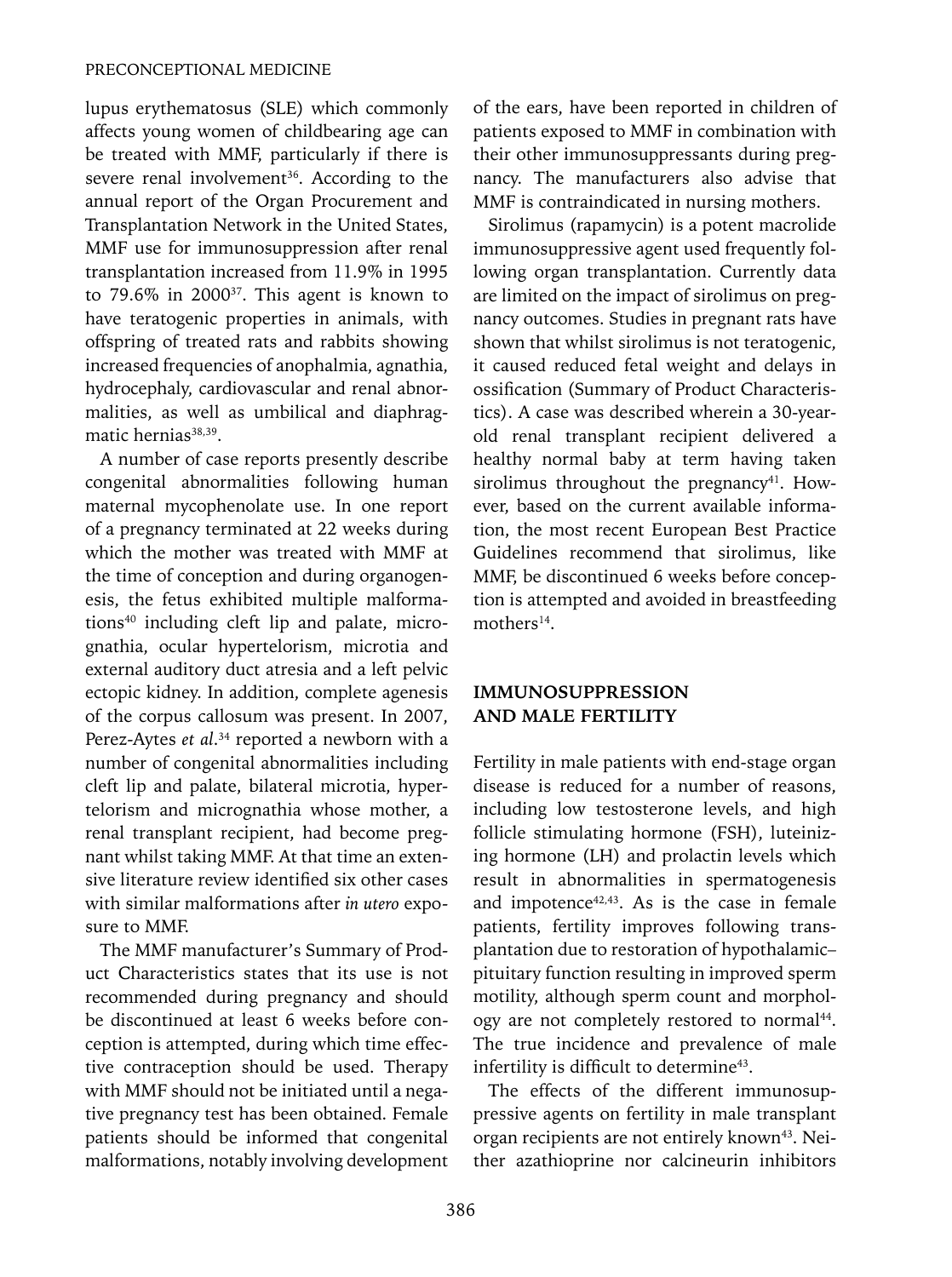(cyclosporine, tacrolimus) are associated with male infertility after transplantation<sup>45</sup>. The effects of MMF on male fertility are largely unknown. The CellCept Summary of Product Characteristics states that MMF had no effect on the fertility of male rats at doses above those used in renal and cardiac transplant recipients. Isolated reported cases of male infertility exist in patients treated with MMF worldwide.

Reports indicate that sirolimus is associated with altered sex hormone levels (low testosterone and elevated LH and FSH) and impaired sperm quality. Deutsch *et al.* reported a case of sirolimus-associated infertility in a young male heart-lung recipient<sup>46</sup>. Sperm quality improved following the withdrawal of sirolimus and the patient subsequently reported fathering a successful pregnancy. The authors postulated that oligospermia is a possible and partly reversible side-effect of sirolimus and this eventuality should be taken into consideration when sirolimus is administered to young male patients. It is probably advisable to avoid sirolimus in male patients who wish to become fathers.

#### **BREASTFEEDING**

For most of the commonly used immunosuppressive agents, limited data are available on what to advise women about breastfeeding. Prednisolone appears to be safe to use in the breastfeeding mother<sup>35</sup>. The British National Formulary (BNF) states that systemic effects in an infant are unlikely with a maternal dose of prednisolone up to 40mg daily<sup>47</sup>. With higher doses, however, it is advised that the infant's adrenal function should be monitored. Milk concentrations range from 5 to 25% of maternal blood levels, and only trace amounts are found in breast milk following a 10mg dose<sup>48</sup>.

Azathioprine has a toxic metabolite which is present in milk in low concentrations. However, small studies have shown no evidence of harm in the babies of azathioprine-treated

lactating women<sup>49</sup>, and consensus opinion is that breastfeeding is not absolutely contraindicated<sup>15</sup>.

The BNF advises that breastfeeding should be avoided in women prescribed tacrolimus and cyclosporine, as both drugs appear in the breast milk47. Despite this, several experienced renal transplant units in the UK have permitted breastfeeding in women treated with cyclosporine and no drug-related problems have been noted in their babies<sup>35</sup>. Two reports have identified minimal transfer of tacrolimus to infants as a consequence of breastfeeding<sup>50,51</sup>. As with azathioprine, the consensus opinion for tacrolimus is that breastfeeding is not absolutely contraindicated, but babies should be closely monitored and immunosuppressive levels in the infant should be checked<sup>15</sup>.

Given the lack of data on breast milk transfer in lactating women treated with MMF and sirolimus, it is advised that breastfeeding be avoided in women taking these drugs $35$ .

#### **RISK OF REJECTION**

It has been suggested that organ rejection during pregnancy should not occur, because non-specific systemic maternal immunosuppression exists to prevent the mother rejecting the fetus<sup>52</sup>. However, reports have indicated that rejection rates in solid-organ transplant recipients are no different to those in nonpregnant recipients<sup>14,53</sup>. If immunosuppression is reduced during pregnancy based on an assumption of natural non-specific maternal immunosuppression, organ rejection may ensue<sup>8</sup>. Two maternal deaths occurred when immunosuppression was discontinued during pregnancy8,54. In cardiac transplant recipients, there is a high risk of acute rejection in pregnancy if immunosuppression is not carefully monitored. It is difficult to confirm the diagnosis of acute rejection in this group of patients as a biopsy usually involves X-ray screening which is contraindicated in pregnancy.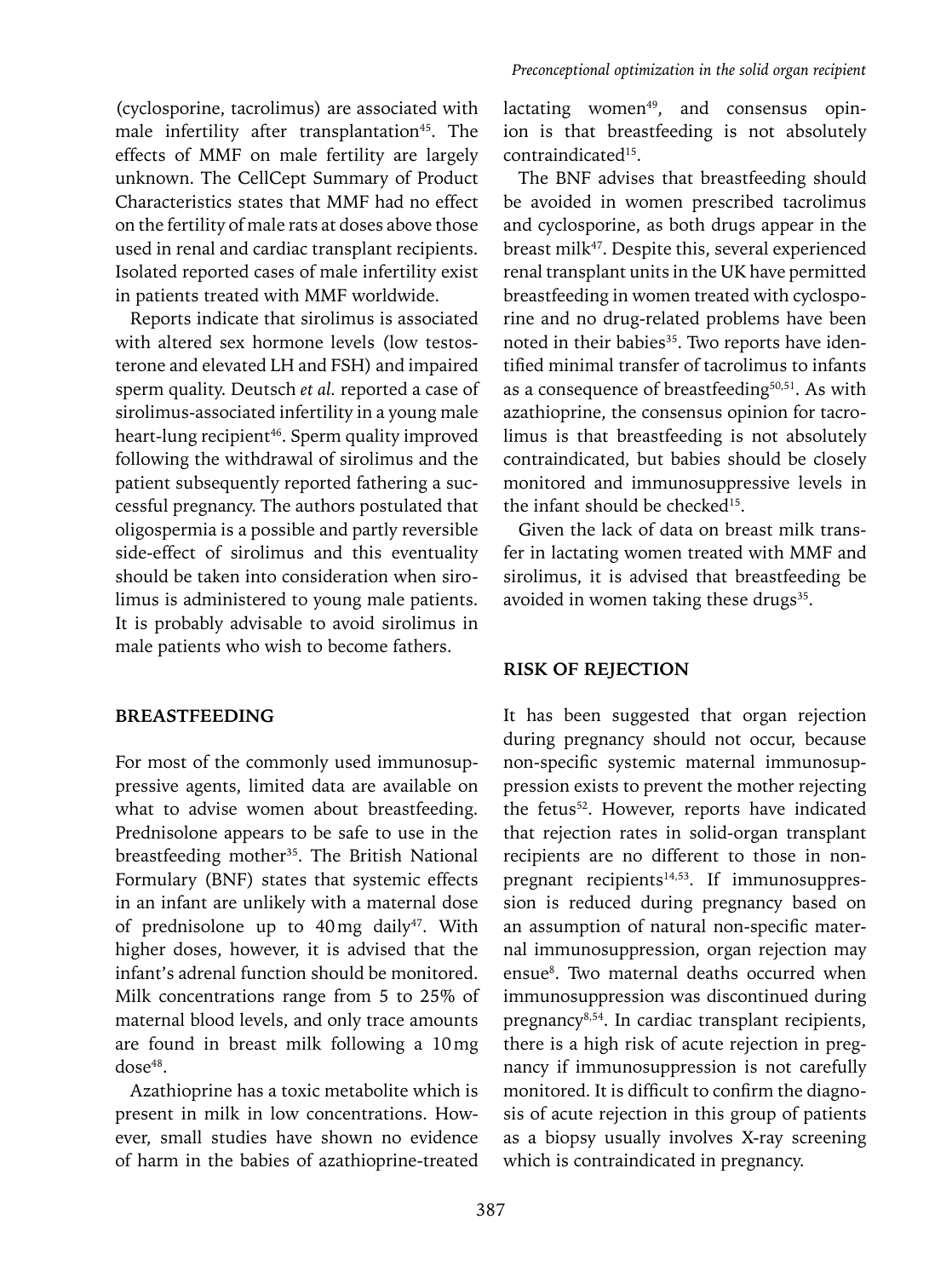It may be difficult to detect allograft dysfunction during a pregnancy. For recipients of a renal allograft, for example, there may only be a small increase in serum creatinine55. The increased glomerular filtration rate which occurs in pregnancy usually results in a fall in serum creatinine<sup>19</sup>. The magnitude of this decline in the renal transplant recipient is dependent upon pre-pregnancy renal function<sup>56</sup>.

For patients with liver transplants, any deterioration in liver chemistry during the pregnancy requires aggressive evaluation. There is no contraindication to liver biopsy, if required, to look for evidence of rejection<sup>1</sup>. Derangement of liver chemistry can also occur during pregnancy with pre-eclampsia, HELLP (hemolysis, elevated liver enzymes, low platelets) syndrome and cholestasis of pregnancy. It can be difficult to distinguish these complications from graft rejection and exacerbation of underlying liver disease such as hepatitis  $C^1$ .

Methylprednisolone is most commonly given to treat an acute rejection episode and is usually effective<sup>57</sup>. Newer agents such as basilixmab and antithymocyte globulin (ATG) may also be effective but data about their safety in pregnancy are limited<sup>8</sup>. The AST guidelines advise the use of intravenous immunoglobulin, but that ATG and rituximab should be avoided in pregnancy<sup>15</sup>.

#### **OPTIMIZATION OF COMORBID CONDITIONS**

Many recipients of solid organ transplants often have one or more coexisting medical conditions which may influence the outcome of their pregnancy<sup>58</sup>. It is important that these conditions be identified, and that a management plan be formulated by the relevant multidisciplinary team for antenatal and postnatal care.

#### **Hypertension**

Hypertension is a common medical disorder of pregnancy, which affects approximately

 $10-15\%$  of all pregnancies<sup>59</sup>. It is a major cause of maternal morbidity and mortality, both within the UK and worldwide<sup>60</sup>. As one of the most important factors contributing to preeclampsia and resulting increases in the risk of fetal growth restriction, placental abruption and preterm delivery, maternal hypertension is an important factor increasing perinatal morbidity and mortality.

Hypertension is common in the solid organ transplant recipient even before pregnancy, and particularly if the patient is receiving a calcineurin inhibitor such as cyclosporine<sup>61</sup>. The incidence rates of both hypertension and pre-eclampsia vary depending on the organ transplanted<sup>8</sup>.

Forty-three to 73% of renal transplant recipients are hypertensive before pregnancy<sup>62</sup> and a further 25% become hypertensive during pregnancy63,64. Pre-eclampsia develops in 15–37% of renal transplant recipients<sup>58</sup> and is reportedly as common in recipients of pancreas-kidney transplants<sup>8</sup>. Lower rates have been reported in liver, heart and lung recipients<sup>53</sup>. Hypertension develops in 51% of patients within 1 year of lung transplantation, and by 5 years is present in 85% of these patients<sup>17</sup>. The National Transplantation Pregnancy Registry (NTPR) reported that hypertension during pregnancy occurs in 35% of liver transplant recipients<sup>62</sup>. In 2004 the NTPR reported a 46% rate of hypertension and a 10% rate of pre-eclampsia in pregnant heart transplant recipients<sup>62</sup>. This registry also reported 15 pregnancies and eight live births in lung transplant recipients, finding a 53% rate of hypertension and a 13% rate of pre-eclampsia among these individuals.

Table 1 shows the percentage of women who develop hypertension and pre-eclampsia during pregnancy according to the organ transplanted.

Good blood pressure control has a beneficial effect on both graft and patient survival for recipients of renal transplants<sup>65,66</sup>. There is no specific evidence regarding target blood pressure level in pregnancy, but recent UK consensus guidance recommends that it should ideally be maintained at less than 140/90mmHg in order to minimize progression of any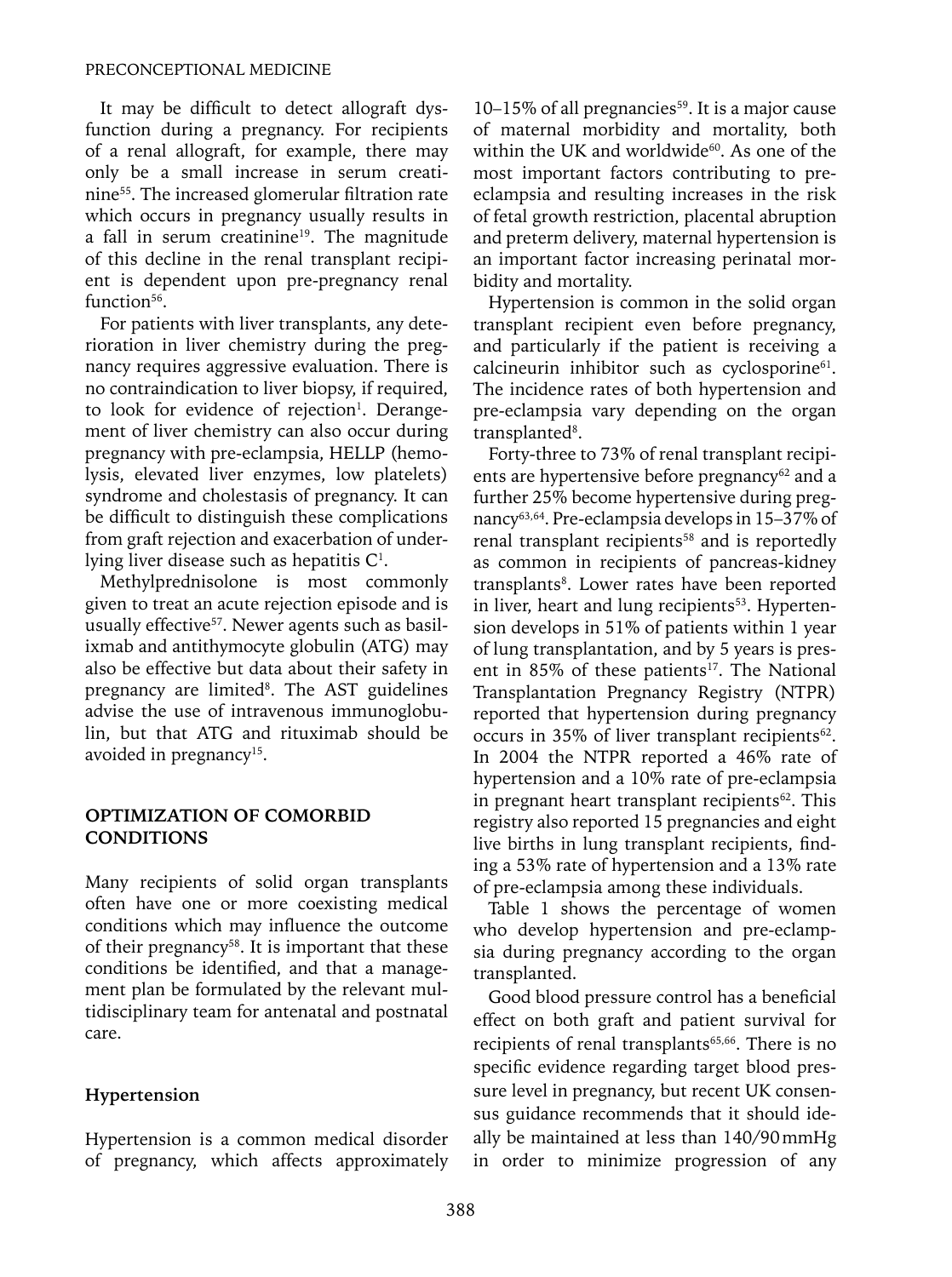|                                      |           |           | Pancreas   |            |      |
|--------------------------------------|-----------|-----------|------------|------------|------|
| Characteristic                       | Kidney    | Liver     | and kidney | Heart      | Lung |
| No. of recipients                    | 751       | 106       | 37         | 39         | 13   |
| No. of pregnancies                   | 1139      | 182       | 53         | 63         | 14   |
| Hypertension during pregnancy $(\%)$ | $28 - 72$ | $22 - 42$ | 75         | 47         | 50   |
| Diabetes during pregnancy (%)        | $3 - 12$  | $0 - 13$  | 2          | 4          | 21   |
| Rejection episodes (%)               | $2 - 12$  | $0 - 11$  | 6          | 22         | 31   |
| Pre-eclampsia (%)                    | $29 - 31$ | $13 - 33$ | 33         | 10         | 13   |
| Graft loss within 2 years $(\%)$     | $4 - 14$  | $3 - 9$   | 17         | $\Omega$   | 23   |
| Live birth $(\%)$                    | $71 - 78$ | $72 - 82$ | 80         | 70–80      | 57   |
| Mean duration of gestation (weeks)   | $35 - 36$ | $37 - 38$ | 34         | $37 - 38$  | 35   |
| Mean birth weight of infant $(g)$    | 2308-2493 | 2635-2802 | 2128       | 2717-2930  | 2285 |
| Cesarean section $(\%)$              | $46 - 92$ | $22 - 42$ | 52         | $29 - 100$ | 38   |

**Table 1** Characteristics of pregnancy among transplant recipients during pregnancy and of their infants, according to organ received

Reproduced with permission from McKay and Josephson8

underlying renal impairment, reduce maternal cardiovascular risk and preserve graft function58. No formal guidelines exist for recipients of other solid organs, but it is universally accepted that blood pressure should be well controlled prior to conception<sup>1</sup>.

Many solid organ transplant recipients who are planning pregnancy are prescribed one or more antihypertensive agents. It is essential that these are reviewed ideally before conception is attempted, or at the time pregnancy is confirmed, as some agents are contraindicated in pregnancy.

Methyldopa is usually recommended as the first-line treatment for hypertension in pregnancy<sup>14</sup>. Its safe use in pregnancy has been established in case–control studies, and longterm studies of children whose mothers took methyldopa during pregnancy have shown no adverse effects<sup>67,68</sup>. Women should be informed of its potential side-effects including drowsiness and depression<sup>58</sup>.

Several other antihypertensive agents are considered safe in pregnancy. Atenolol is associated with small-for-gestational age babies and should be avoided in pregnancy $69$ . Other beta blockers are safe in pregnancy and labetalol is typically used. This class of drug should be avoided in patients who are asthmatic. Calcium channel blockers appear to be safe and well tolerated<sup>70</sup>, and follow-up at 18 months has shown no detrimental effects in the infants<sup>71</sup>. Although there have been few controlled trials to demonstrate its safety, hydralazine has been extensively used in pregnancy with few adverse events reported. It is commonly used as adjunctive therapy with methyldopa<sup>72</sup>.

Angiotensin-converting enzyme (ACE) inhibitors and angiotensin II receptor antagonists (ARBs) are commonly used in renal transplant recipients to both control blood pressure and reduce proteinuria. Recent reports have linked their use to the development of congenital abnormalities during all three trimesters of pregnancy and these agents are therefore contraindicated in pregnancy<sup>8</sup>. Ideally they should be discontinued before conception is attempted or at the time a pregnancy is suspected or confirmed. A recent study reported a 2.7 times greater risk of serious congenital malformation following exposure to ACE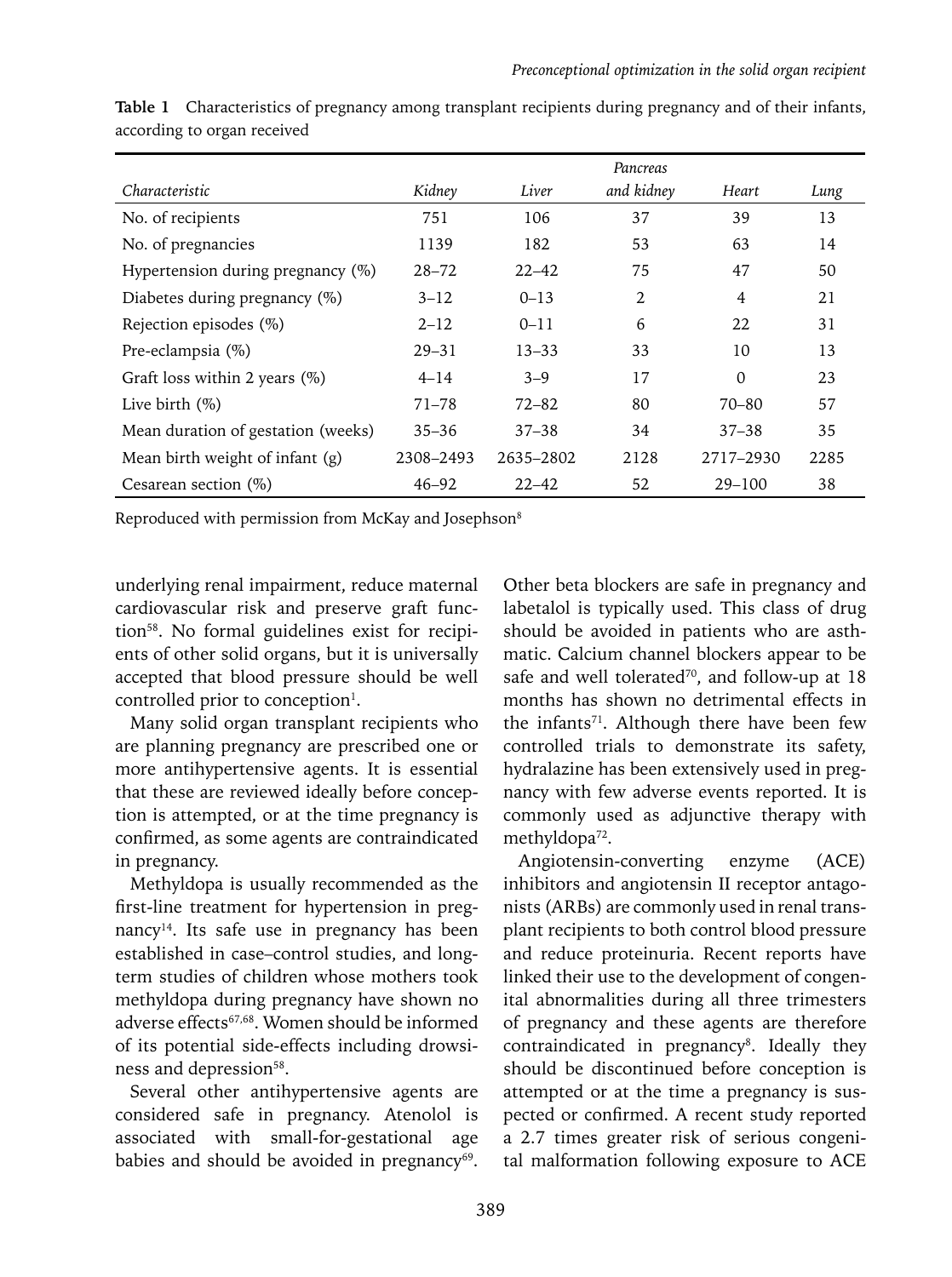inhibitors during the first trimester of pregnancy<sup>73</sup>. During the second and third trimesters they are associated with a fetopathy comprising oligohydramnios, hypocalvaria, fetal growth restriction, renal dysplasia, anuria, renal failure and often intrauterine death<sup>74</sup>.

Some renal transplant recipients take a diuretic to help control edema which may have arisen secondary to proteinuria, due to either recurrent disease or chronic allograft nephropathy<sup>19</sup>. Diuretics ideally should be avoided in pregnancy because they can cause hypovolemia and thus compromise placental blood flow. However, in cases of severe edema the risk–benefit ratio of diuretic therapy should be assessed on an individual basis.

#### **Reducing the risk of pre-eclampsia**

Low-dose prophylactic aspirin helps prevent pre-eclampsia<sup>75</sup>. Few studies, however, have specifically examined the purported benefit in women with underlying renal disease or recipients of organ transplants. Solid organ transplant recipients are at increased risk of preeclampsia, and additionally may have other conditions such as diabetes, chronic hypertension and systemic lupus erythematosus that increase the risk further. It is generally recommended that aspirin be commenced after 12 weeks in the high-risk patient if there are no contraindications58.

#### **Diabetes**

A patient with a renal transplant may have had end-stage renal disease due to diabetic nephropathy. Alternatively, a solid organ transplant recipient may have developed new-onset diabetes after transplantation (NODAT)<sup>58</sup>. Patients prescribed steroids and tacrolimus are at increased risk of glucose intolerance. One meta-analysis shows that the risk of post-transplant diabetes is five times greater in patients treated with tacrolimus rather than cyclosporine76. For this reason, glucose tolerance testing may be indicated during pregnancy for tacrolimus-treated patients. A recent review reported that 3–12% of pregnant renal transplant recipients had diabetes<sup>8,62</sup>.

Pregnant solid organ transplant recipients with diabetes have a number of important issues to consider. For example, the risk of preterm delivery and pre-eclampsia is increased<sup>58</sup> and fetal growth restriction is less common. Significant proteinuria can be present in patients with diabetic nephropathy affecting a transplanted kidney, especially if ACE inhibitors and ARBs have been discontinued at conception. Thromboembolic risk is increased in these patients and prophylactic low-molecular-weight heparin (LMWH) may be necessary. Edema and severe nephrotic syndrome may require diuretic treatment<sup>58</sup>.

A patient whose diabetes is normally treated with oral hypoglycemic agents may require insulin during pregnancy. Metformin, currently undergoing a clinical trial, has been used in pregnancy in Australia<sup>77</sup>.

# **Systemic lupus erythematosus and other autoimmune conditions (see also Chapter 7)**

Approximately 1–2% of patients on the renal transplant waiting list have end-stage renal disease secondary to lupus nephritis; pregnancy is often a consideration for this category of renal transplant recipients, because SLE commonly affects young women<sup>58</sup>. A number of potential problems need to be considered in the solid organ transplant recipient with an underlying diagnosis of SLE. Recurrent miscarriages can occur. The presence of lupus anticoagulant and anticardiolipin antibody may necessitate treatment with prophylactic LMWH during pregnancy. The presence of anti-Ro and anti-La antibodies increases the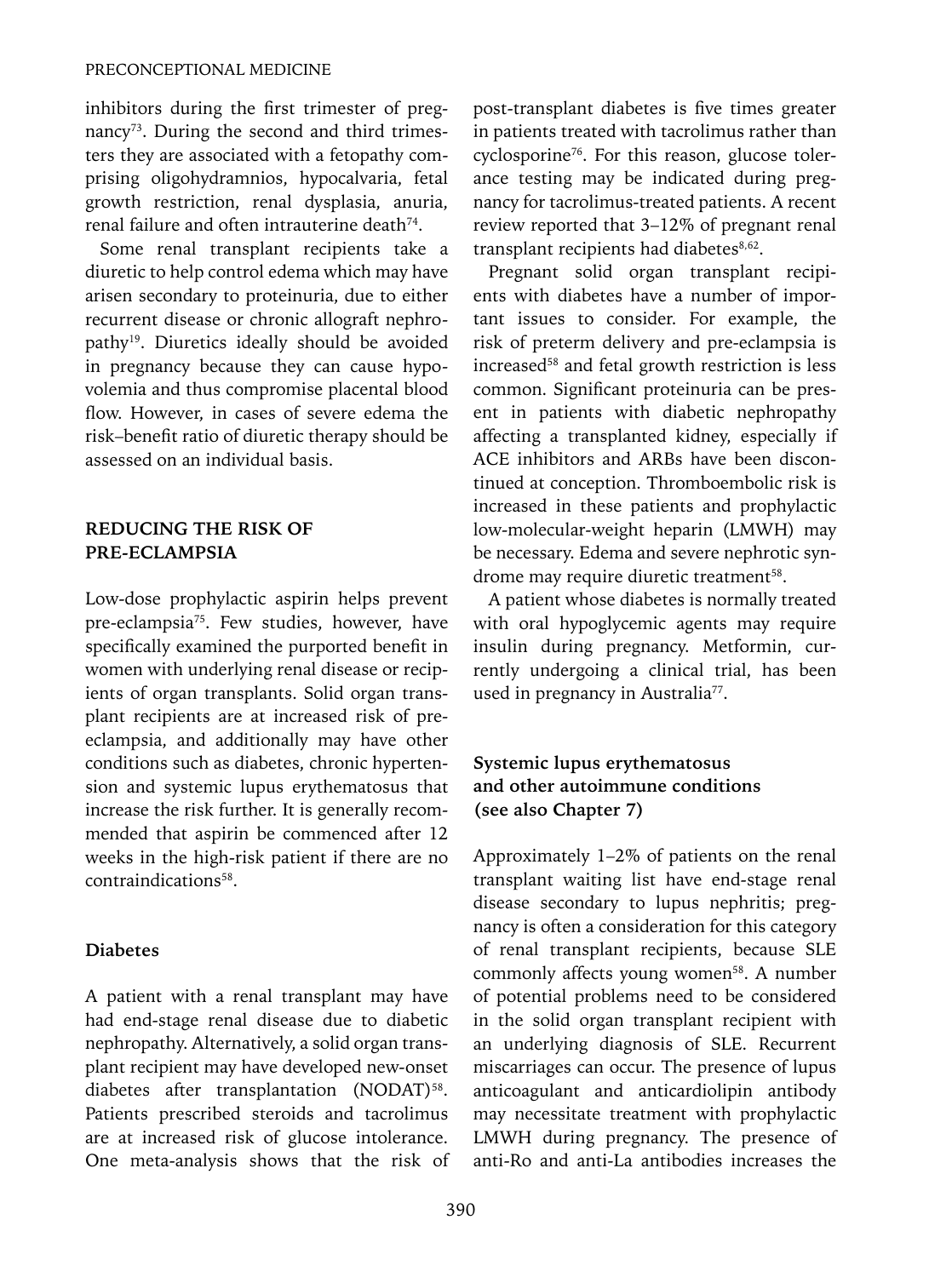risk of fetal cardiac problems, including complete heart block. As with diabetes, SLE is associated with increased risk of both preterm delivery and pre-eclampsia.

#### **Infection**

As a consequence of immunosuppression, all recipients of solid organ transplants are at increased risk of infections from bacterial, fungal and viral organisms. Any such infection may pose serious risk to both mother and fetus. The overall risk of infection during pregnancy varies according to the organ transplanted. In lung transplant recipients, it is about 20%<sup>62</sup> and respiratory infections occur most frequently. For recipients of cardiac transplants the infection risk is about  $11\%$ <sup>62</sup>.

#### **Bacterial infections**

Asymptomatic bacteriuria is fairly common during pregnancy, affecting 2–10% of women. Untreated, approximately 30% will develop a symptomatic urinary tract infection (UTI)<sup>58</sup>. Acute pyelonephritis occurs relatively frequently in patients whose end-stage renal disease has been caused by chronic pyelonephritis or reflux nephropathy. The European Best Practice Guidelines (EBPG) recommend that all renal transplant recipients should be screened for bacteriuria on a monthly basis with a midstream urine sample. If asymptomatic bacteriuria is present, a course of antibiotics should be given $14$ . Renal transplant recipients frequently suffer from recurrent UTIs, and it is necessary to commence or continue prophylactic antibiotics during pregnancy with a safe agent. Women prescribed trimethoprim should be advised prenatally about changing to alternative antibiotic prophylaxis as this drug should be avoided in early pregnancy $47$ . Prophylactic antibiotics are recommended for organ recipients requiring invasive procedures during the pregnancy, including fetal monitoring with scalp electrodes or intrauterine pressure monitoring<sup>72</sup>.

#### **Viral infections**

Following solid organ transplantation, recipients are potentially at risk of either primary cytomegalovirus (CMV) infection or of reactivation. CMV is the most common cause of viral infection post-transplantation, the risk of which is highest during the first posttransplantation year when levels of immunosuppression are commonly at their peak. The British Transplantation Society recommends that prophylaxis against primary CMV infection with ganciclovir, valganciclovir or valaciclovir should be offered to CMV seronegative patients who receive a solid organ transplant from a donor who is seropositive<sup>78</sup>. Prophylaxis is also advised in cases where the donor and recipient are both seropositive and the recipient is treated with ATG/ALG/OKT3. Ganciclovir is contraindicated in pregnancy as it is teratogenic. It is recommended that effective contraception (including barrier contraception for men) be used during the course of treatment and for at least 90 days afterwards<sup>47</sup>. The same applies to valganciclovir, as it is an ester pro-drug of ganciclovir. Valaciclovir is a pro-drug of aciclovir. Aciclovir is not known to be harmful in pregnancy, but its manufacturers advise that is only used during pregnancy when the potential benefits outweigh any risks<sup>47</sup>.

The overall frequency of CMV infection in pregnant transplant recipients is unknown; the NTPR reported four such cases<sup>20</sup>. In pregnancy, CMV infection can result in prematurity and low birth weight. Approximately 90% of congenital infections are asymptomatic. Affected children typically present in childhood with impaired psychomotor development and neurological, hearing, visual or dental abnormalities. Infants with symptomatic CMV infection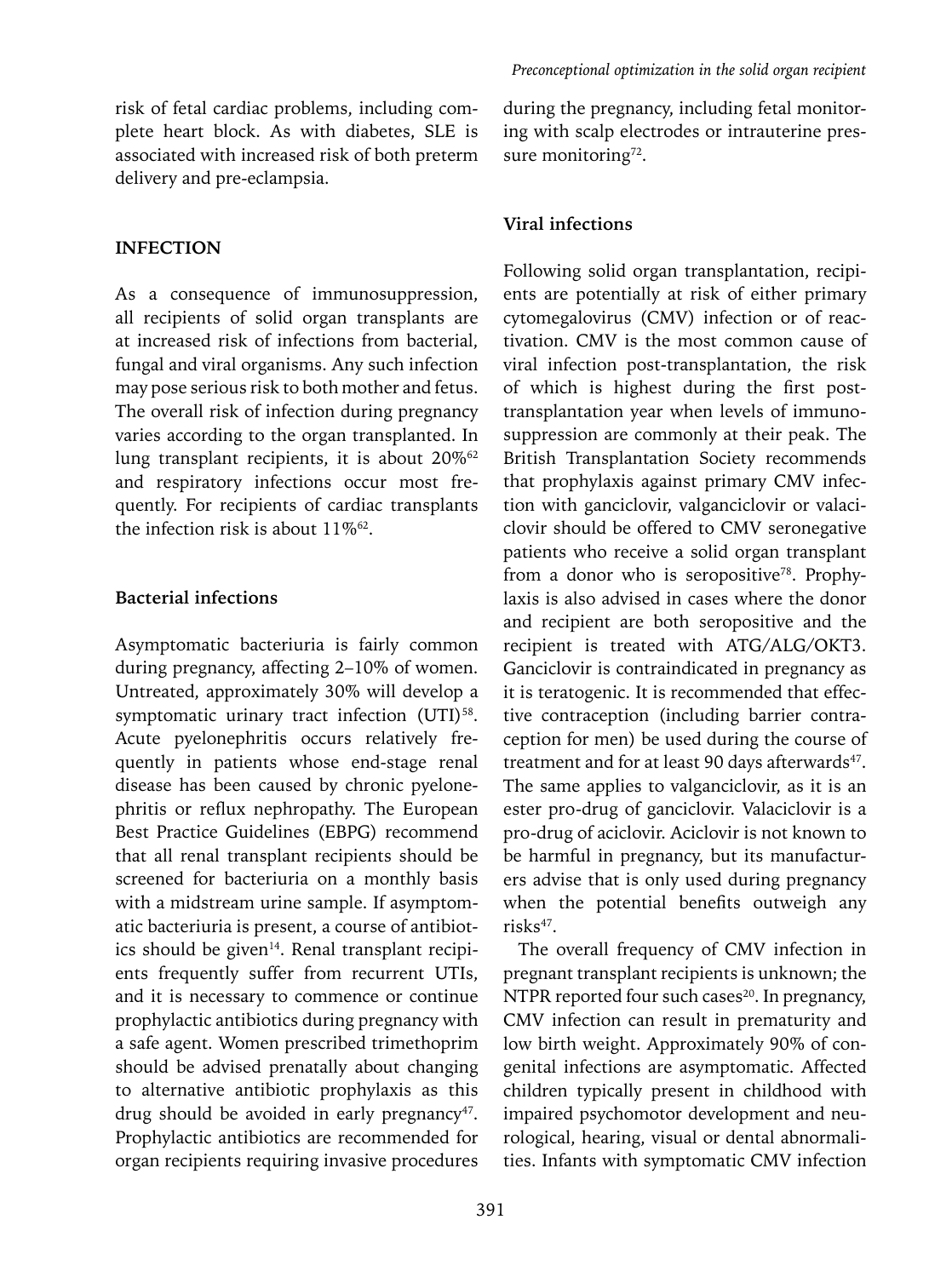can develop jaundice, splenomegaly and a petechial rash. Cytomegalovirus inclusion disease, a severe form of CMV infection, is characterized by multiorgan involvement including microcephaly, seizures and motor disability<sup>58</sup>. By delaying pregnancy for at least 12 months and thus avoiding the period when the need for heavy immunosuppression is greatest, female solid organ transplant recipients can reduce the risk of CMV infection and its potentially serious consequences.

If CMV infection is suspected, a blood sample should be sent urgently for detection and quantification of CMV DNA using quantitative polymerase chain reaction  $(PCR)^{78}$ . Women who are not immune to cytomegalovirus should be counseled regarding preventative measures.

Herpes simplex virus (HSV) infection is one of a number of persistent viral infections that can occur in solid organ transplant recipients<sup>58</sup>. HSV infection prior to 20 weeks' gestation is associated with an increased risk of abortion<sup>72</sup>. Vertical transmission can occur at the time of vaginal delivery, and cesarean delivery reduces the risk of transmission. Aciclovir can be used in pregnancy $20$ .

Women not immune to varicella zoster should be advised to avoid contact with individuals with chicken pox. Should exposure occur, prophylactic intervention with intravenous immunoglobulin should be considered.

# *Hepatitis B and hepatitis C*

The hepatitis B and C status of the female organ transplant recipient should be established prior to conception. The prevalence of both hepatitis B virus (HBV) and hepatitis C virus (HCV) infections is increasing in patients with end-stage renal disease on dialysis<sup>58</sup>. If a patient is found to be positive for hepatitis B or hepatitis C the management of a pregnancy should involve close liaison between hepatologists, obstetricians and transplant physicians.

*Hepatitis B* Patients positive for HBV but without evidence of liver disease are increasingly considered for renal and other organ transplantation<sup>58</sup>. Some patients acquire HBV following transplantation. For those patients who are HBV DNA positive, antiviral therapy is required which may need to be long term. Lamivudine should be avoided during the first trimester of pregnancy<sup>47</sup>. Renal transplant recipients with HBV infection have reduced survival and are at increased risk of graft loss, although outcomes are improving with new developments in antiviral therapy<sup>79</sup>.

In general for women who are hepatitis B carriers, pregnancy is uneventful<sup>58</sup>. Exacerbation of disease during pregnancy is uncommon. There is, however, a significant risk of vertical transmission to the infant during delivery, which occurs in up to 80% of cases. The combination of hepatitis B vaccination and hepatitis B immunoglobulin is 95% effective in preventing infection in the neonate<sup>19</sup>.

*Hepatitis C* Hepatitis C is now more common than hepatitis B in renal transplant recipients<sup>19</sup>, in that 11-49% of the recipients are reported to be HCV positive<sup>80,81</sup>. The risk of post-transplant liver disease is increased in these patients, and viral replication, and hence viral load, can be increased as a consequence of immunosuppression. The effect of HCV infection on both patient and graft survival following organ transplantation is currently unclear. Ribavarin is commonly used to treat hepatitis C. It is contraindicated in pregnancy, however, as animal studies have shown it to be teratogenic. It is therefore advisable that effective contraception should be used during oral administration and for 6 months after treatment<sup>47</sup>.

Newborn vertical transmission of hepatitis C occurs in 5–10% pregnancies of HCV RNA-positive mothers. As no means of preventing vertical transmission exists, pregnancy should be planned when the viral load is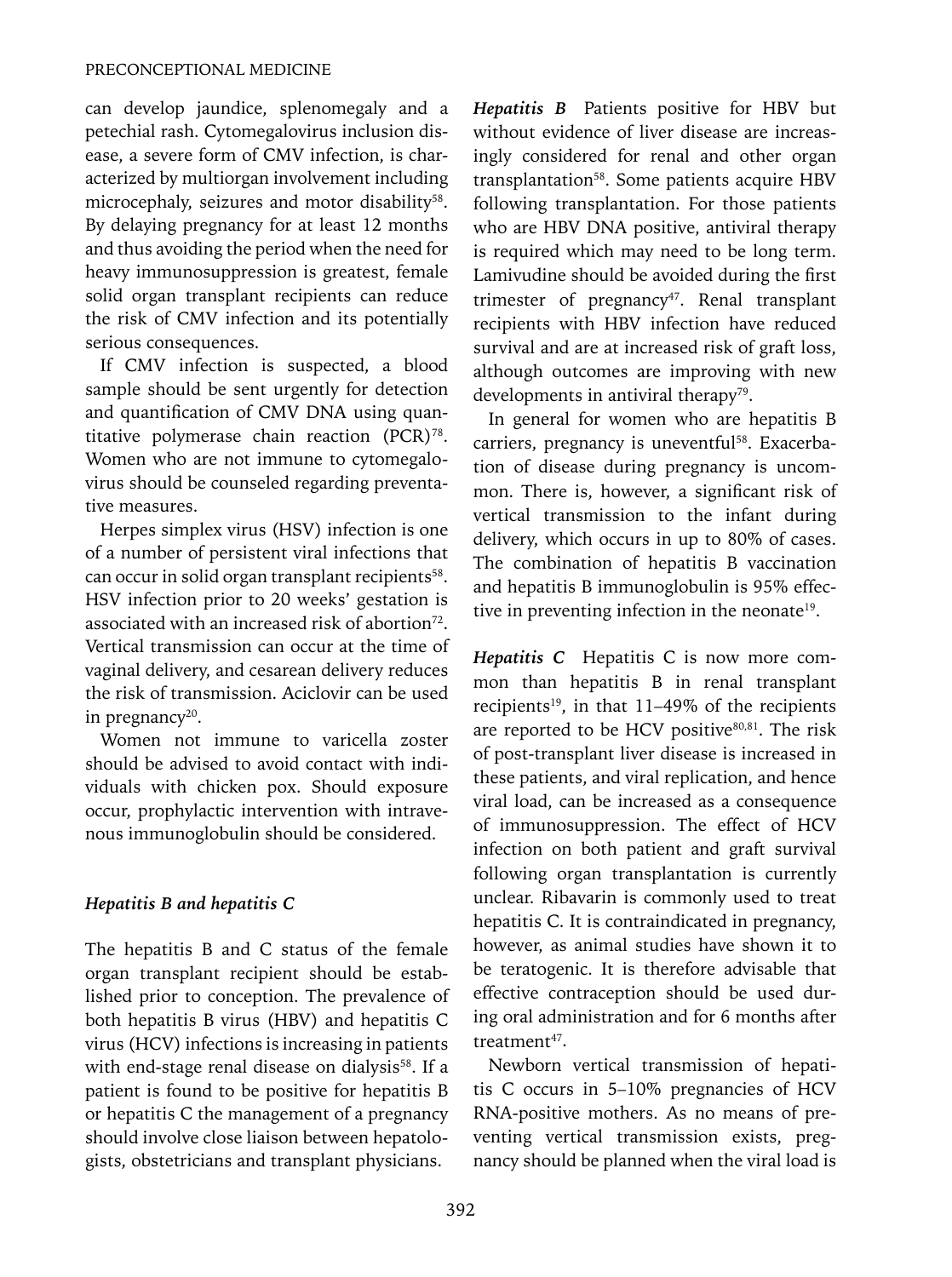low<sup>20</sup>. Interferon is generally avoided in renal transplant recipients.

The outcome of pregnancies in HCV-positive women without an organ transplant is usually good, but only a few cases of pregnancy in HCV-positive renal transplant recipients have been reported58. In Ventura *et al*.'s report of three cases of pregnancy in HCV-positive renal transplant recipients without chronic liver disease<sup>82</sup>, no evidence of progression of liver disease was observed during 2 years of follow-up postpartum.

# **Anemia**

Anemia is commonly present in normal pregnancy. It arises because although there is an increase in red cell mass under the control of erythropoietin, the relative increase in plasma volume causes hemodilution.

Patients with solid organ transplants may become anemic as a result of this normal physiological mechanism. In addition, however, anemia may occur due to bone marrow suppression by immunosuppressive agents such as azathioprine. (MMF can also cause this but as discussed earlier is contraindicated in pregnancy.) Patients with renal transplants also may have anemia related to chronic renal impairment. This may be treated with erythropoietin prior to a pregnancy, or it may be necessary to commence treatment with erythropoietin during the pregnancy if graft function has deteriorated. It is important to consider and exclude other causes of anemia in the solid organ transplant recipient such as bleeding, hemolysis and vitamin deficiencies<sup>83</sup>.

The general aim is to maintain the hemoglobin level at approximately  $11g/dl^{58}$ . If the hemoglobin falls below this level, the following investigations should be considered:

- Ferritin level and transferrin saturation ratio
- Serum vitamin B12 and folate
- Hemolysis screen including blood film to look for evidence of red blood cell fragmentation
- Parvovirus infection test.

Erythropoietin can be safely used in pregnancy84,85, as it does not appear to cross the placenta and is not reported to be teratogenic<sup>86</sup>. It is, however, associated with increases in blood pressure which necessitates careful monitoring. Hou recommends that erythropoietin therapy should be commenced if the hematocrit falls below 30% and the dose titrated to maintain a hemoglobin of  $10-12$  g/dl<sup>20</sup>.

## **Post-transplant erythrocytosis**

Post-transplant erythrocytosis (PTE) is defined as a hematocrit of greater than 51%. It occurs in up to 20% of renal transplant recipients and is most common within the first 2 years after transplantation<sup>58</sup>. The etiology of PTE is unclear, but may possibly be due to the oversecretion of erythropoietin by native kidneys, transplanted kidneys or the liver. Untreated, PTE is associated with increased risk of vascular and thromboembolic disorders. ACE inhibitors or ARBs are commonly used to treat PTE, but both are contraindicated in pregnancy. Pregnant transplant recipients known to have PTE should have their hematocrit monitored regularly together with assessment of thromboembolic risk. Venesection can be considered if the hematocrit rises significantly<sup>87</sup>.

#### **Hyperlipidemia**

Many renal transplant recipients are prescribed statin therapy to treat hypercholesterolemia and reduce the risk of cardiovascular events and morbidity<sup>88</sup>. Animal studies suggest that statins are teratogenic, and case reports in humans have described central nervous system defects and limb abnormalities in newborns exposed to statins *in utero*76,89–91. Statins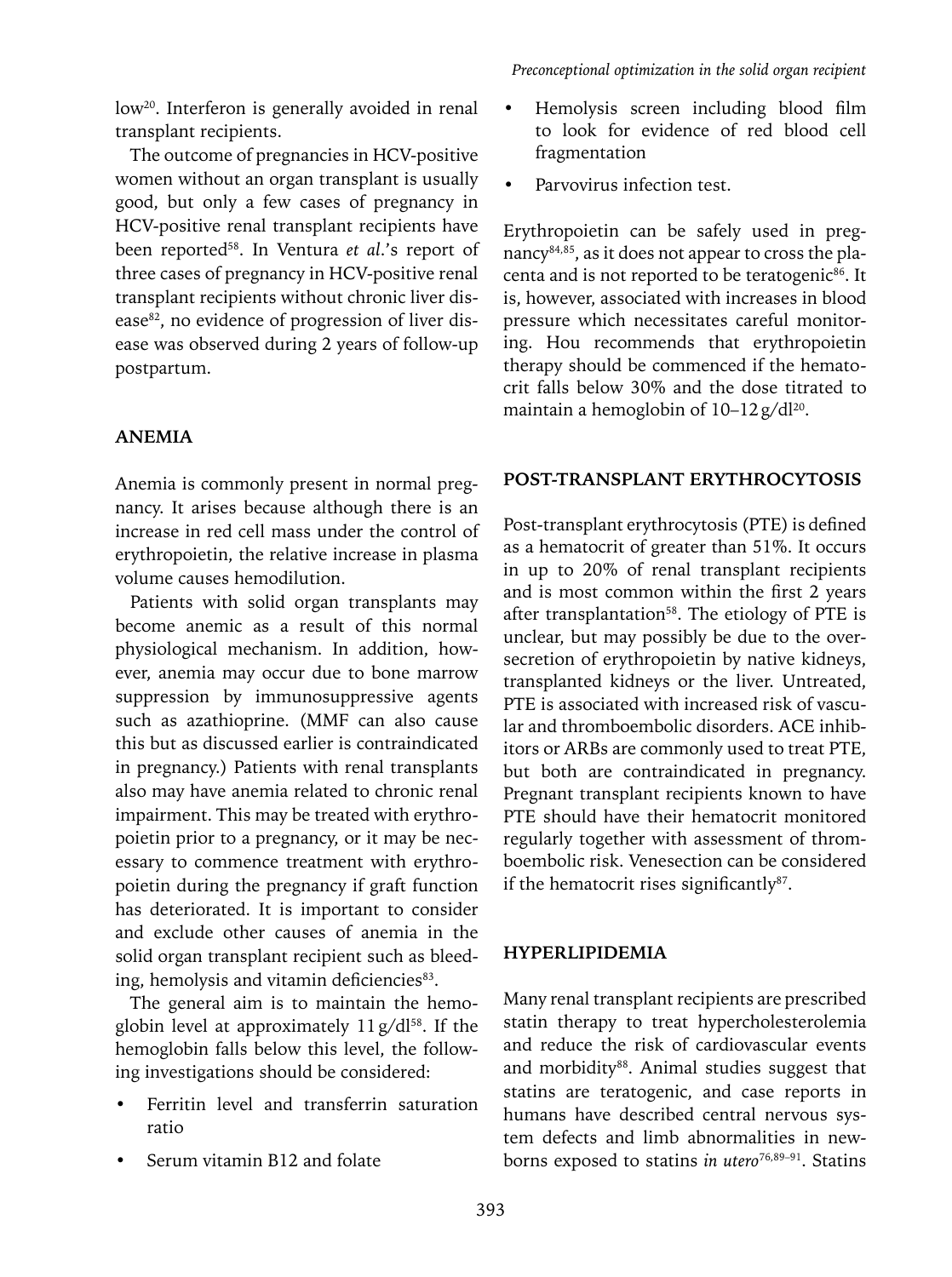are contraindicated in pregnancy, and should be discontinued prior to conception<sup>47,58</sup>.

#### **Skeletal problems**

Abnormal parathyroid hormone concentrations are seen in 77% of renal transplant recipients<sup>92</sup>, due either to impaired transplant function or to incomplete resolution of pretransplant hyperparathyroidism. In general hyperparathyroidism in the renal transplant patient is mild and asymptomatic, but few published data describe the outcome of pregnancy<sup>58</sup>. In a single case report of a renal transplant patient with mild tertiary hyperparathyroidism, albeit with a stable serum calcium level despite a deterioration in renal function, the infant developed mild neonatal hypocalcemia requiring treatment with intravenous calcium gluconate<sup>92</sup>.

A variety of medications may be prescribed for the management of skeletal problems in renal transplant recipients, including alfacalcidol, calcium supplements, phosphate binders, bisphosphonates and, more recently, cinacalcet. These should be reviewed prior to pregnancy with a view to stopping those that are not advised in pregnancy. Calcium supplements and alfacalcidol are safe in pregnancy and can be continued. Calcium-containing phosphate binders are also safe in pregnancy, but newer agents such as lanthanum carbonate and sevelamer (Renagel) should be avoided, although evidence regarding these drugs is scant at present. Bisphosphonates, which are used in the treatment and prevention of osteoporosis, are known to cross the placenta, but very little is known about their safety in pregnancy. In general bisphosphonates should be discontinued pre-pregnancy or as soon as pregnancy is suspected, and careful consideration should be given before these agents are prescribed to women of childbearing age<sup>58</sup>.

Table 2 summarizes which commonly used drugs in solid organ transplant recipients are considered safe in pregnancy and which are not.

| Drugs considered safe in pregnancy   | Drugs not recommended for use in pregnancy     |  |
|--------------------------------------|------------------------------------------------|--|
| Immunosuppressive agents             | Immunosuppressive agents                       |  |
| Prednisolone                         | Mycophenolate mofetil (MMF)                    |  |
| Azathioprine                         | Sirolimus                                      |  |
| Cyclosporine                         |                                                |  |
| Tacrolimus                           | Antihypertensive agents                        |  |
|                                      | Angiotensin converting enzyme (ACE) inhibitors |  |
| Antihypertensive agents              | Angiotensin receptor blockers (ARBs)           |  |
| Methyldopa                           | Furosemide                                     |  |
| Labetalol                            |                                                |  |
| Calcium channel blockers             | Other drugs                                    |  |
| Hydralazine                          | Ganciclovir, valganciclovir                    |  |
|                                      | Bisphosphonates                                |  |
| Other drugs                          | Lanthanum carbonate, sevelamer                 |  |
| Aspirin                              | Statins, e.g. atorvastatin, simvastatin        |  |
| Aciclovir                            | Lamivudine                                     |  |
| Alfacalcidol                         | Ribavarin                                      |  |
| Calcium-containing phosphate binders | Trimethoprim                                   |  |

**Table 2** Table of drugs and their use in pregnancy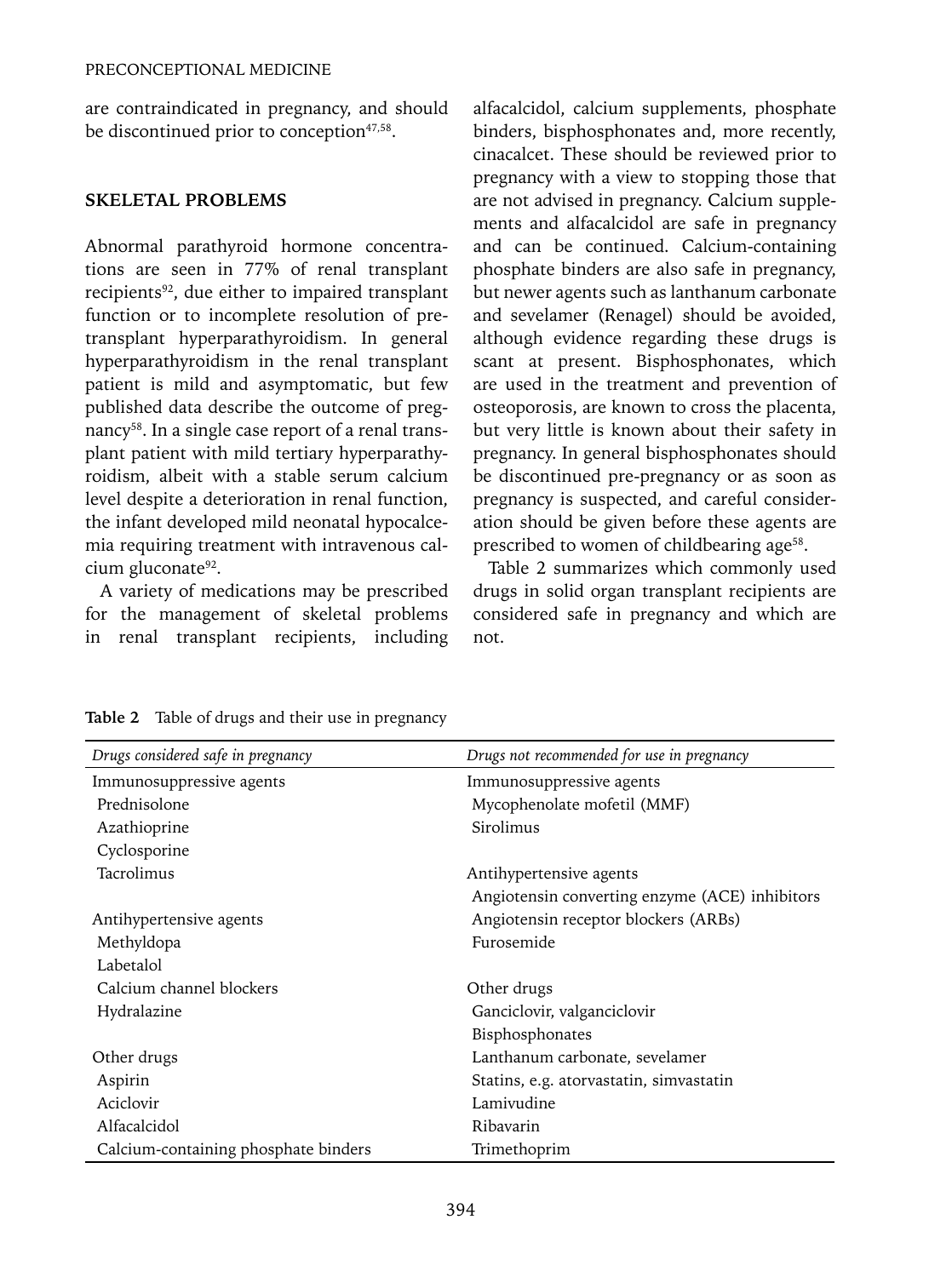#### **CONCLUSION**

Solid organ transplantation restores fertility to many women with end-stage organ disease and undoubtedly offers the best chance of a successful pregnancy to women of childbearing age. In order to make an informed decision, it is essential that women of childbearing age are counseled regarding contraception and pregnancy, ideally prior to transplantation. Pregnancy can then be planned at an optimum time to protect graft function and minimize risks to the fetus. Medications can be modified where necessary, and concurrent medical problems such as hypertension can be identified and a management plan during pregnancy formulated. Despite all efforts, pregnancy in a solid organ transplant recipient remains high risk, and should be managed by an appropriate multidisciplinary team as described above.

#### **ACKNOWLEDGMENTS**

We would like to thank the following people for their expert advice: Dr Ian Hudson, Consultant Cardiologist, Glenfield Hospital, Leicester, UK; Dr Simon Range, Consultant Respiratory Physician, Glenfield Hospital, Leicester, UK; Mr John Taylor, Consultant Transplant Surgeon, Renal Unit, Guy's Hospital, London, UK; and Dr Jayan Parameshwar**,** Consultant Cardiologist, Transplant Unit, Papworth Hospital Cambridge, UK.

#### **References**

- 1. Bonnano C, Dove L. Pregnancy after liver transplantation. *Semin Perinat* 2007;31:348–53
- 2. Ghazizadeh S, Lessan-Pezeshki M. Reproduction with women with end-stage renal disease and the effect of kidney transplantation. *Iran J Kidney Dis* 2007;1:12–5
- 3. Leavey SF, Weitzel WF. Endocrine abnormalities in chronic renal failure. *Endocrinol Metab Clin North Am* 2002;31:107–19
- 4. Okundaye IB, Abrinko P, Hou S. Registry for pregnancy in dialysis patients. *Am J Kidney Dis* 1998;31:766–73
- 5. Sivaraman P. Management of pregnancy in transplant recipients. *Transplant Proc* 2004;36:1999–2000
- 6. Murray JE, Reid DE, Harrison JH, Merill JP. Successful pregnancies after human renal transplantation. *N Engl J Med* 1963;269:341–3
- 7. Walcott WO, Derick DE, Jolley JJ, Snyder DL, Schmid R. Successful pregnancy in a liver transplant patient. *Am J Obstet Gynecol* 1978;132:340–1
- 8. McKay DB, Josephson MA. Pregnancy in recipients of solid organs – effects on mother and child. *N Engl J Med* 2006;354:1281–93
- 9. Armenti VT, Radomski JS, Morita M, *et al*. Report from the National Transplantation Pregnancy Registry (NTPR): Outcomes of pregnancy after transplantation. In: Terasaki PI, Cecka JM, eds. *Clinical Transplants*. Los Angeles: UCLA Tissue Typing Laboratory, 2004:103–14
- 10. Davison JM, Bailey DJ. Pregnancy following renal transplantation. *J Obstet Gynecol Res* 2003;29:227–33
- 11. Hou S. Pregnancy in chronic renal insufficiency and end-stage renal disease. *Am J Kidney Dis* 1999;33:235–52
- 12. Ghazizadeh S, Lessan-Pezeshki M, Mahdavi M, Razeghi E, Seifi S. Menstrual problems among kidney transplant recipients. *Transplant Proc* 2003;35:2720–1
- 13. Zerner J, Doil KL, Drewry J, Leeber DA. Intrauterine contraceptive device failures in renal transplant patients. *J Reprod Med* 1981;26:99–102.
- 14. EBPG Expert Group on Renal Transplantation. European best practice guidelines for renal transplantation. Section IV: Long-term management of the renal transplant recipient. Pregnancy in renal transplant patients. *Nephrol Dial Transplant* 2002;17(Suppl 4):50–5
- 15. McKay DB, Josephson MA, Armenti VT, *et al*. Women's Health Committee of the American Society of Transplantation. Reproduction and transplantation: report on the AST Consensus Conference on Reproductive Issues and Transplantation. *Am J Transplant* 2005;5:1592–9
- 16. Foley MR. Pregnancy after cardiac transplantation. UpToDate; 2008. www.uptodate.com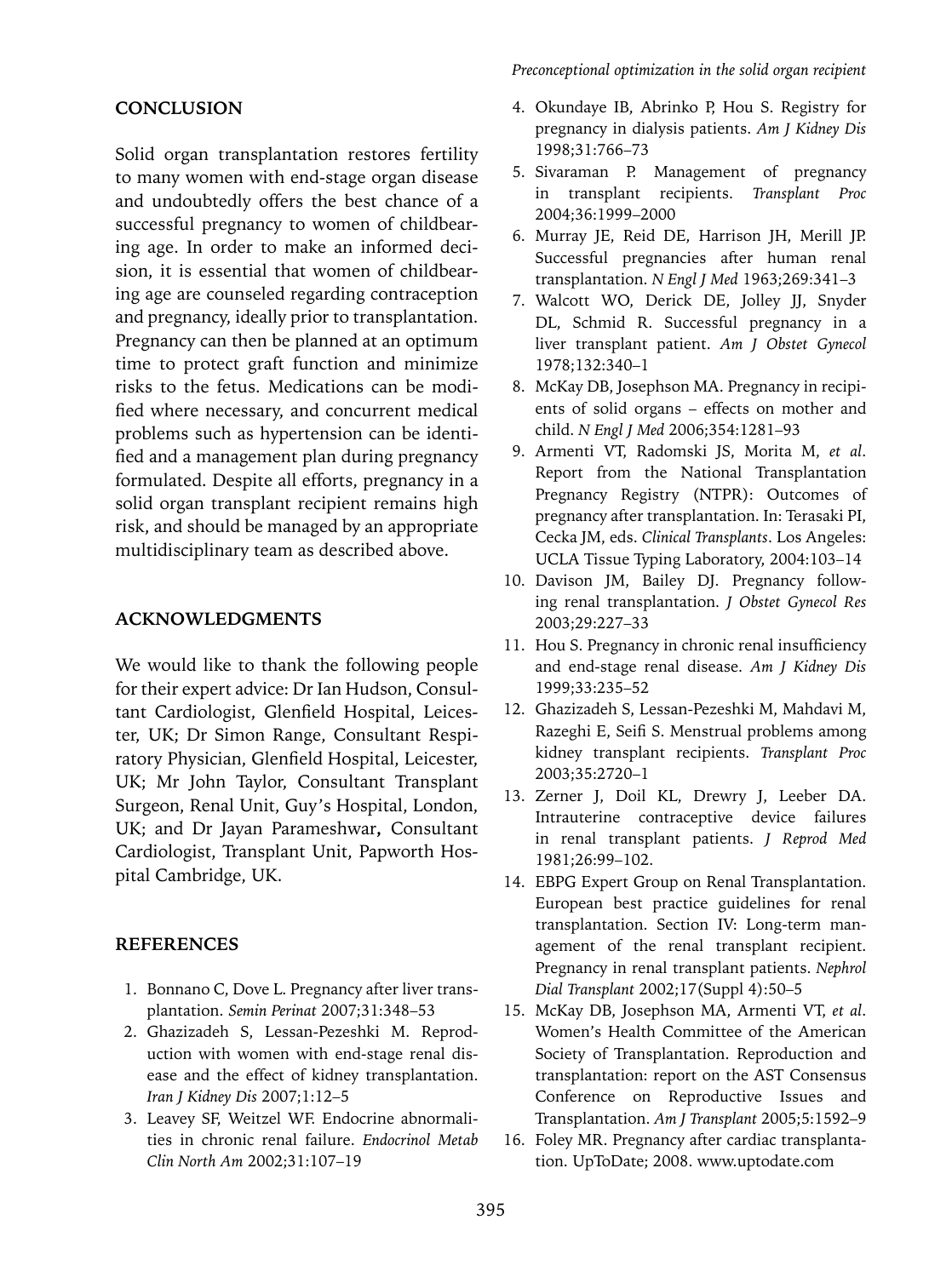- 17. Wu DW, Wilt JW, Restaino S. Pregnancy after thoracic organ transplantation. *Semin Pernatol* 2007;31:354–62
- 18. Trulock EP, Edwards LB, Taylor DO, *et al*. Registry of the International Society for Heart and Lung Transplantation: twenty-third official adult lung and heart-lung transplantation report. *J Heart Lung Transplant* 2006;25:880–92
- 19. Carr S. Pregnancy and the renal transplant recipient. In: Davison JM, Nelson-Piercy C, Kehoe S, Baker P, eds. *Renal Disease in Pregnancy*, 1st edn. London: RCOG Press, 2008:69–88
- 20. Hou S. Pregnancy in renal transplant recipients. *Adv Ren Replace Ther* 2003;10:40–7
- 21. Ehrich JA, Loirat C, Davison JM, *et al*. Repeated successful pregnancies after kidney transplantation in 102 women (Report by the EDTA registry). *Nephrol Dial Transplant* 1996;11:1314–7
- 22. Lessan-Pezeshki M, Ghazizadeh S, Khatmani MR, *et a*l. Fertility and contraceptive issues after kidney transplantation in women. *Transplant Proc* 2004;36:1405–6
- 23. Tamaki M, Ami M, Kimata N, *et al*. Successive singleton pregnancy outcome resulting from in-vitro fertilisation after renal transplantation. *Transplantation* 2003;757:1082–3.
- 24. Case AM, Weissman A, Sermer M, Greenblatt EM. Successful twin pregnancy in a dual-transplant couple resulting from in-vitro fertilisation and intracytoplasmic sperm injection. *Hum Reprod* 2000;15:626–8
- 25. Zeyneloglu HB, Oktem M, Durak T. Male infertility after renal transplantation; achievement of intracytoplasmic sperm injection. *Transplant Proc* 2005;37:3081–4
- 26. Baron O, Hubaut J, Galetta D, *et al*. Pregnancy and heart-lung transplantation. *J Heart Lung Transplant* 2002;21:914–7
- 27. Bhatia P, Bhatia K. Pregnancy and the lungs. *Postgrad Med J* 2000;6:683–9
- 28. Lightstone L. Postpartum follow-up of antenatally identified renal problems. In: Davison JM, Nelson-Piercy C, Kehoe S, Baker P, eds*. Renal Disease in Pregnancy*, 1st edn. London: RCOG Press, 2008:53–60
- 29. Brunskill NJ. Reflux nephropathy in pregnancy. In: Davison JM, Nelson-Piercy C, Kehoe S, Baker P, eds. *Renal Disease in Pregnancy*, 1st edn. London: RCOG Press, 2008:89–94
- 30. ACOG Committee Opinion. Number 325, December 2005. Update on carrier screening for cystic fibrosis. *Obstet Gynecol* 2005;106;1465–8
- 31. Drenthen W, Pieper PG, Ross-Hasselink JW, *et al*. Outcome of pregnancy in women with congenital heart disease: a literature review. *J Am Coll Cardiol* 2007;49:2303–11
- 32. Melacini P, Gambino A, Caforio A, *et al*. Heart transplantation in patients with inherited myopathies associated with end-stage cardiomyopathy: molecular and biochemical defects on cardiac and skeletal muscle. *Transplant Proc* 2001;33:1596–9
- 33. Fischer T, Neumayer HH, Fischer R, *et al*. Effect of pregnancy on long-term kidney function in renal transplant recipients treated with cyclosporine and with azathioprine. *Am J Transplant* 2005;5:2732–9
- 34. Perez-Aytes A, Ledo A, Boso V, *et al*. in utero exposure to mycophenalate mofetil; a characteristic phenotype? *Am J Med Genet* 2008;146A:1–7
- 35. Lipkin G, Kilby M, Sarwar A. Drugs in women with renal disease and transplant recipients in pregnancy. In: Davison JM, Nelson-Piercy C, Kehoe S, Baker P, eds. *Renal Disease in Pregnancy*, 1st edn. London: RCOG Press, 2008:129–48
- 36. D'Cruz DP, Khamashata MA, Hughes GR. Systemic lupus erythematosus. *Lancet* 2007;369:587–96
- 37. Organ Procurement and Transplantation Network, Scientific Registry of Transplant Patients. The 2003 Organ Procurement and Transplantation Network/Scientific Registry of Transplant Recipients Annual Report. Available at http://www.optn.org/data/annualReport. asp
- 38. Sifontis NM, Coscia LA, Constantinescu S, Lavelanet A, Moritz MJ, Armenti VT. Pregnancy outcomes in solid organ transplant recipients with exposure to mycophenalate mofetil or sirolimus. *Transplantation* 2006;82:1698–702
- 39. Tendron A, Gouyon JB, Decramer S. In utero exposure to immunosuppressive drugs: experimental and clinical studies*. Pediatr Nephrol* 2002;71:994–7.
- 40. Le Ray C, Coulomb A, Elefant E, Frydman R, Audibert F. Mycophenalate mofetil in pregnancy after renal transplantation: a case of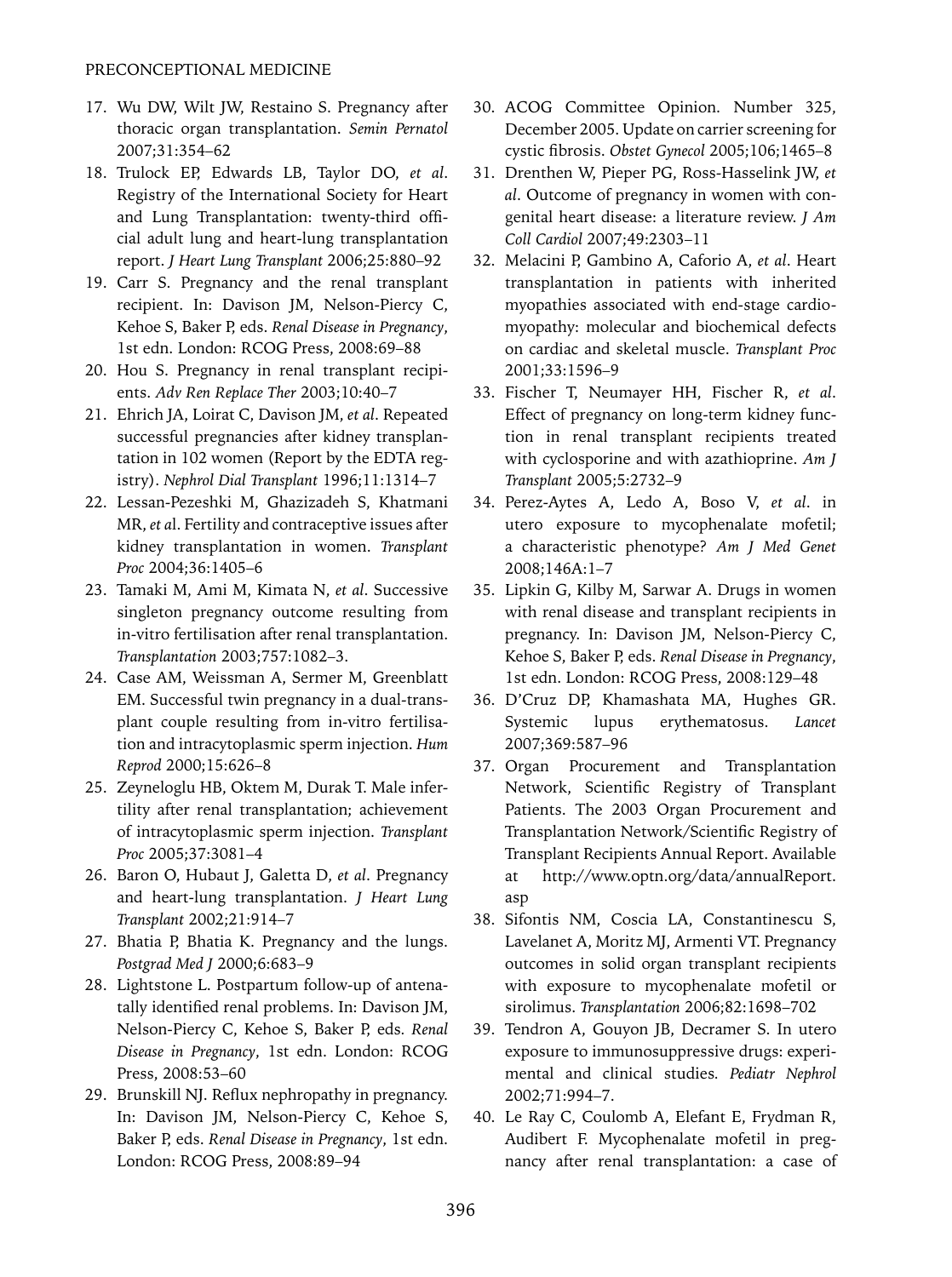major fetal malformations. *Obstet Gynecol* 2004;103:1091–4

- 41. Guardia O, Rial Mdel C, Casadei D. Pregnancy under sirolimus-based immunosuppression. *Transplantation* 2006; 1:636
- 42. Zeyneloglu HB, Oktem, M, Durak T. Male infertility after renal transplantation: achievement of pregnancy after intracytoplasmic sperm injection. *Transplantation Proc* 2005;37:3081–4
- 43. McKay DB, Josephson MA. Pregnancy after kidney transplantation. *Clin J Am Soc Nephrol* 2008;3:S117–25
- 44. Akbari F, Alvi M, Esteghamati A, *et al*. Effects of renal transplantation on sperm quality and sex hormone levels. *BJU Int* 2003;92:281–3
- 45. Tondolo V, Citterrio F, Panocchia N, *et al*. Gonadal function and immunosuppressive therapy after renal transplantation. *Transplant Proc* 2005;37:1915–7
- 46. Deutsch MA, Kaczmarek I, Huber S, *et al*. Siroliumus-associated infertility: case report and literature review of possible mechanisms. *Am J Transplant* 2007;7:2414–21
- 47. Joint Formulary Committee. *British National Formulary*. London: British Medical Association and Royal Pharmaceutical Society of Great Britain. www.bnf.org/bnf.
- 48. Briggs GG, Freeman RK, Yaffe SJ. *Drugs in Pregnancy and Lactation; a Reference Guide to Fetal and Neonatal Risk*, 7th edn. Philadelphia/ London: Lippincott Williams and Wilkins, 2005
- 49. Sau A, Clarke S, Bass J, Kaiser A, Marinaki A, Nelson-Piercy C. Azathioprine and breastfeeding: is it safe? *BJOG* 2007;114:498–501
- 50. Gardiner SJ, Begg EJ. Breastfeeding during tacrolimus therapy. *Obstet Gynecol* 2006;107:453–5
- 51. French AE, Soldin SJ, Soldin OP, Koren G. Milk transfer and neonatal safety of tacrolimus. *Ann Pharmacother* 2003;37:815–8
- 52. Szekeres-Bartho J, Csernus V, Hadnagy J, Pacsa AS. Immunosuppressive effect of serum progesterone during pregnancy depends on the progesterone binding capacity of the lymphocytes. *J Reprod Immunol* 1983;5:81–8
- 53. Armenti VT, Radomski JS, Moritz MJ, Branch KR, McGrory CH, Coscia LA. Report from the National Transplantation Pregnancy Registry (NTPR): outcomes of pregnancy after transplantation. In: Cecka JM, Terasaki PI,

eds. *Clinical Transplants*. Los Angeles, UCLA Immunogenetics Centre, 2002:121–30.

- 54. Sims CJ. Organ transplantation and immunosuppressive drugs in pregnancy. *Clin Obstet Gynecol* 1991;34:100–11
- 55. Davison JM, Milne JEC. Pregnancy and renal transplantation. *Br J Urol* 1997;80(Suppl 1):29–32
- 56. Davison JM. The effect of pregnancy on renal function in the renal allograft recipient. *Kidney Int* 1985;27:74–9
- 57. Mastrobassista JM, Katz AR. Pregnancy after organ transplantation. *Obstet Gynecol Clin North Am* 2004;31:415–28
- 58. Carr S. Comorbid conditions that can affect pregnancy outcome in the renal transplant patient. In: Davison JM, Nelson-Piercy C, Kehoe S, Baker P, eds. *Renal Disease in Pregnancy*, 1st edn. London: RCOG Press, 2008:229–45
- 59. Kilby M, Lipkin G. Management of hypertension in renal disease in pregnancy. In: Davison JM, Nelson-Piercy C, Kehoe S, Baker P, eds. *Renal Disease in Pregnancy*, 1st edn. London: RCOG Press, 2008:149–66
- 60. Confidential Enquiry into Maternal Death in the United Kingdom. *Saving Mother's Lives: Reviewing Maternal Deaths to make Motherhood Safer (2003-2005)*. The Seventh Report of the Confidential Enquiries into Maternal Deaths in the United Kingdom. London. CEMACH, 2007
- 61. Armenti VT, Ahlswede KM, Ahlswede BA, Jarrell BE, Mortitz MJ, Burke JF. National transplantation registry outcomes of 154 pregnancies in cyclosporine treated female transplant recipients. *Transplantation* 1994;57:502–5
- 62. Armenti VT, Radomski JS, Moritz JM, *et al.*  Report from the National Transplantation Registry (NTPR): outcomes of pregnancy after transplantation. *Clin Transpl* 2004:103–14
- 63. Sibanda N, Briggs D, Davison JM, Johnson RJ, Rudge CJ. Outcomes of pregnancies after renal transplantation: A report of the UK Transplant Registry. *Hypertens Pregnancy* 2004;23(Suppl 1):136
- 64. Lindheimer MD, Davison JM, Katz AI. The kidney and hypertension in pregnancy: twenty exciting years. *Semin Nephrol* 2001;21:173–89
- 65. Opelz G, Wujciak T, Ritz E. Association of chronic kidney graft failure with recipient blood pressure. Collaborative Transplant Study. *Kidney Int* 1998;53:217–22